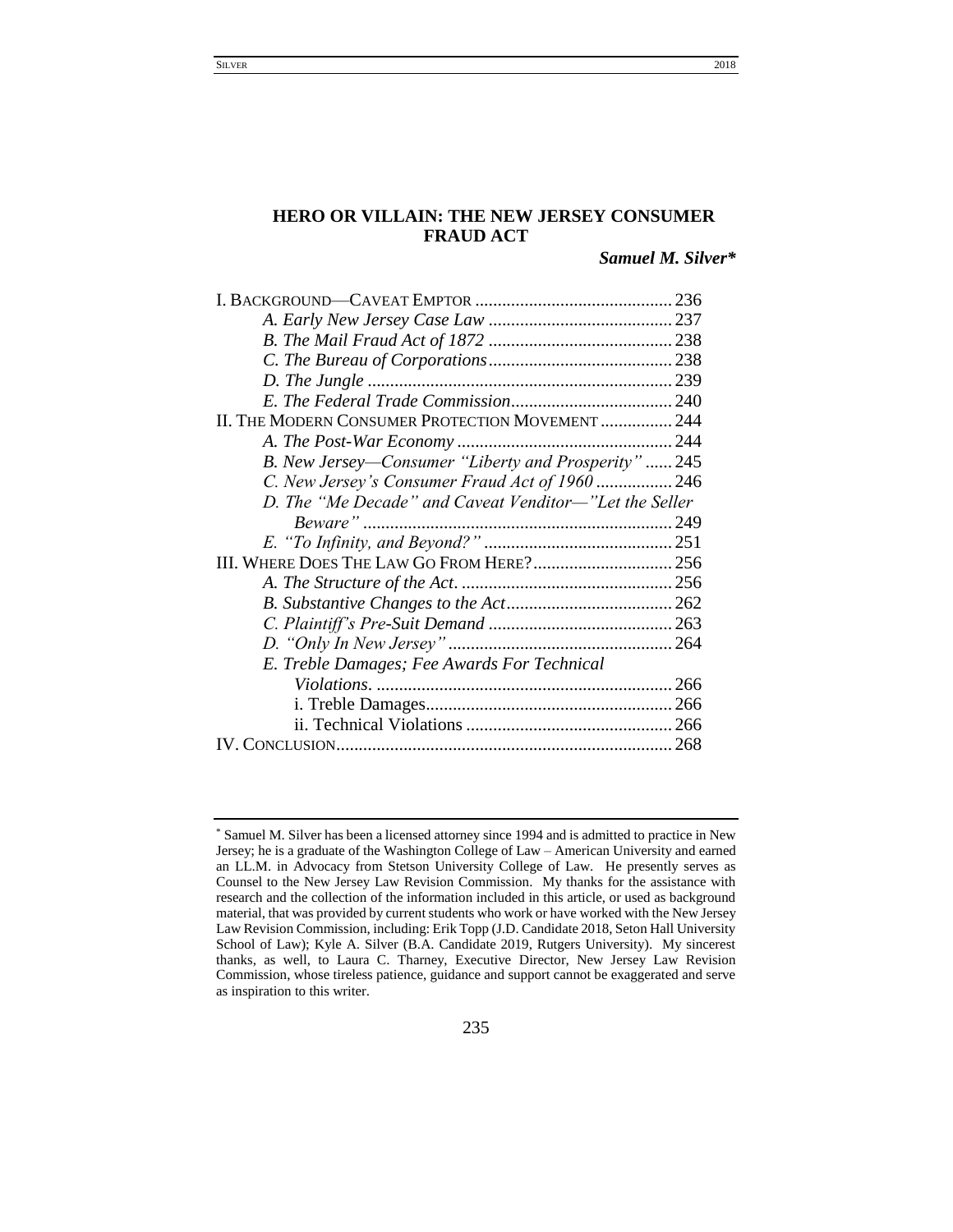## 236 **SETON HALL LEGISLATIVE JOURNAL** [Vol. 42:2

<span id="page-1-0"></span>*"[I]n this world, with great power there must also come—great responsibility."*<sup>1</sup>

# I. BACKGROUND—CAVEAT EMPTOR

"Life, liberty and the pursuit of happiness"<sup>2</sup> form the cornerstones of American independence. Having freed themselves from the yoke of colonial oppression while living on a continent resplendent with natural resources, Americans were imbued with an abundant source of individualism.<sup>3</sup> By 1787, the United States Constitution recognized that a government with limited powers was not welcome to intrude upon free enterprise.<sup>4</sup> Merchants in America were free to determine the saleable qualities of their goods.<sup>5</sup> The interaction between a merchant and a consumer was governed by the presumption in favor of the freedom of contract.<sup>6</sup>

Historically, aggrieved consumers could seek a remedy by filing an action against a merchant and the judiciary would determine whether any impropriety tainted the transaction. In their moving papers the complainant would be required to plead common law causes of action in either contract or tort law. The policy of minimal government intervention in transactions between private parties predominated America's economic landscape. The results of legal actions would largely be governed by the aphorism *caveat emptor,* "let the buyer beware." Judicial reliance on this maxim was often predicated upon the belief that buyers and sellers, before the industrial revolution, had an equal responsibility to judge the quality of the goods being sold.<sup>7</sup> These individuals, negotiating at "arm's length," were thought to be in equal position to one another and therefore competent to judge both the goods and services being bought and sold in the marketplace.

<sup>&</sup>lt;sup>1</sup> Kimble v. Marvel Ent., LLC, 135 S.Ct. 2401, 2415 (2015) (citing Stan Lee & Steve Ditko, *Introducing Spider Man*, Amazing Fantasy, Aug. 1962, at 13.

<sup>&</sup>lt;sup>2</sup> THE DECLARATION OF INDEPENDENCE, at  $\mathbb{P}$  2 (1776).

<sup>3</sup> Walton H. Hamilton, *The Ancient Maxim Caveat Emptor,* 40 YALE L.J. 1133, 1183 (1931).

<sup>4</sup> *Id.*

<sup>5</sup> *Id.*

<sup>6</sup> Michael S. Greve, *Consumer Law, Class Actions and the Common Law*, 7 CHAP. L. REV. 155, 157 (2004).

<sup>7</sup> *See* JOANNA SHEPHERD, AM. TORT REFORM FOUND., THE EXPANSION OF NEW JERSEY'S CONSUMER FRAUD ACT: CAUSES AND CONSEQUENCES 3 (2014). *See, e.g.*, Francis H. Bohlen, *The Basis of Affirmative Obligations in the Law of Tort*, 53 AM. L. REG. 273, 337-38 (1905); Hamilton, *supra* note 3.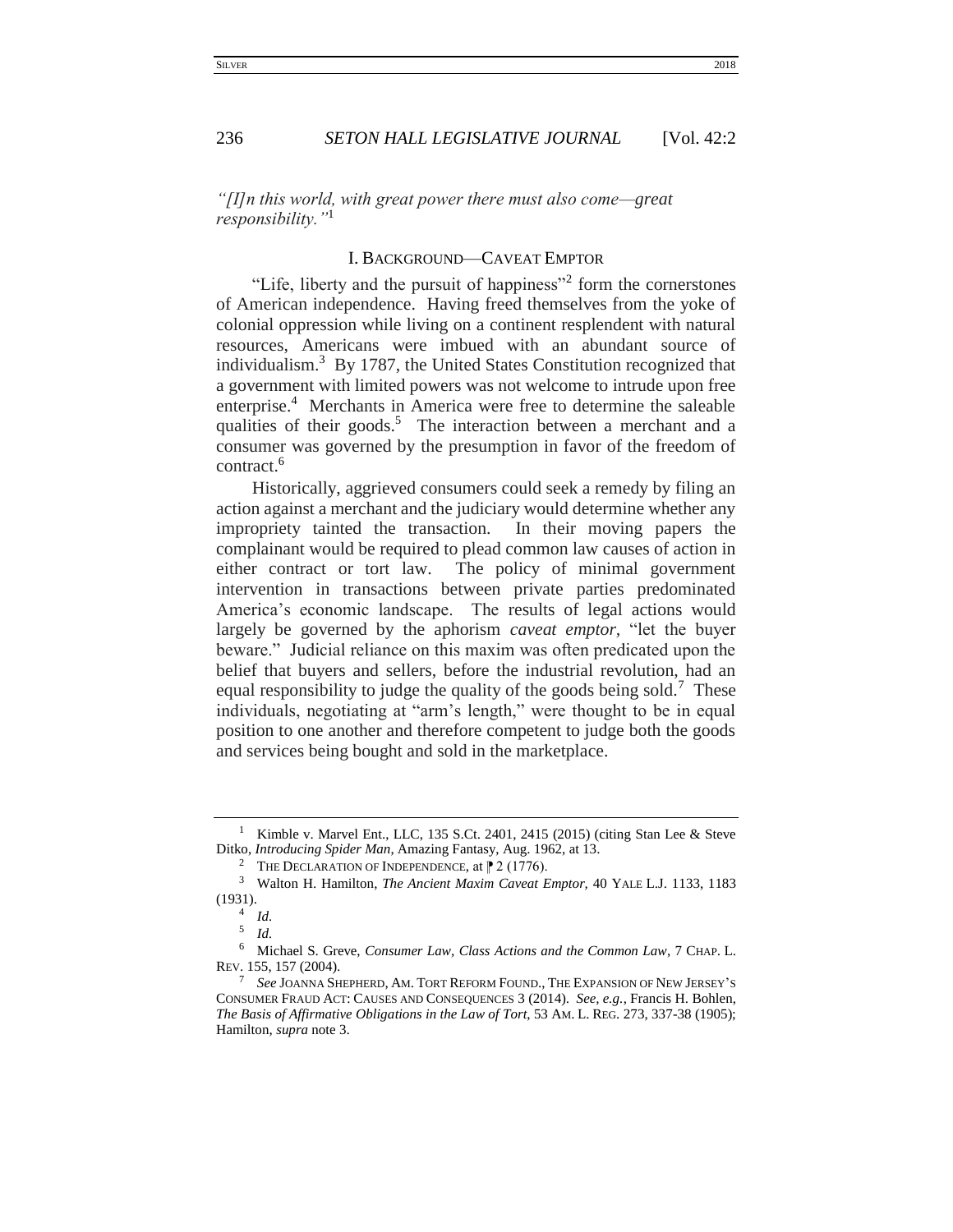## <span id="page-2-0"></span>*A. Early New Jersey Case Law*

The 1793 case of *Mason v. Evans* involved an "action of debt" on a bond.<sup>8</sup> The Supreme Court of Judicature of New Jersey, in its opinion, noted that there was a cause of action available to the defendant, an "action of covenant on his warranty."<sup>9</sup> The court further noted that if the defendant "omit[ted] that prudent precaution, the maxim of *caveat*  emptor [was] fairly applicable."<sup>10</sup> One year later, in 1794, the Supreme Court of Judicature of New Jersey issued its opinion in the case of Journey v. Hunt.<sup>11</sup> In addressing the seller's vague representations regarding a tract of land the Court held, "[t]he purchaser in every case, more especially when the representation is couched in . . . ambiguous and general words . . . [should] satisfy himself of the quality of the land by previous inquiry or personal examination."<sup>12</sup> The Court went on to hold that, "[t]he maxim of *caveat emptor* is a just and valuable one, and its application to a case like the present cannot be considered harsh or iniquitous."<sup>13</sup> This legal principle, which placed a burden upon the buyer to check both the quality and suitability of goods before a purchase, appeared to be embedded in the Garden State's jurisprudence. Furthermore, these cautionary watchwords would not be limited in their application to transactions involving land.

The onus placed upon buyers to investigate the nature or quality of commodities and chattel arose in the case of *Renton v. Maryott*.<sup>14</sup> A mortgagee sold the shares of a mining company to a mortgagor for \$1,000.<sup>15</sup> During the course of the transaction, the mortgagee represented that he had paid \$1,000 for the shares of stock, which ultimately turned out to be worthless.<sup>16</sup> The Court held, "[t]he rule of *caveat emptor* applies as well to the sale of stocks as of chattels."<sup>17</sup> The exception to this "rule" was that the vendor would only be found liable for misrepresentations or fraud.<sup>18</sup>

Historically, New Jersey Courts required the complainant to

 $\frac{17}{18}$  *Id.* 

<sup>8</sup> Mason v. Evans*,* 1 N.J.L. 182, 182 (1793).

<sup>9</sup> *Id.* at 189.

 $\frac{10}{11}$  *Id.* 

Journey v. Hunt, 1 N.J.L. 235, 235 (1794).

<sup>12</sup> *Id.* at 237.

<sup>13</sup> *Id.* (citations omitted).

<sup>14</sup> Renton v. Maryott, 21 N.J. Eq. 123, 123 (1870).

<sup>15</sup> *Id.* Adjusted for inflation \$1,000 in 1870 is the equivalent of \$17,997.91 in 2017. *See Inflation Calculator*, OFFICIALDATA.ORG, http://www.in2013dollars.com/1870-dollars-in-2017?amount=1000 (last visited May 10, 2018).

<sup>&</sup>lt;sup>16</sup> *Renton*, 21 N.J. Eq. at 124.

<sup>18</sup> *Id.*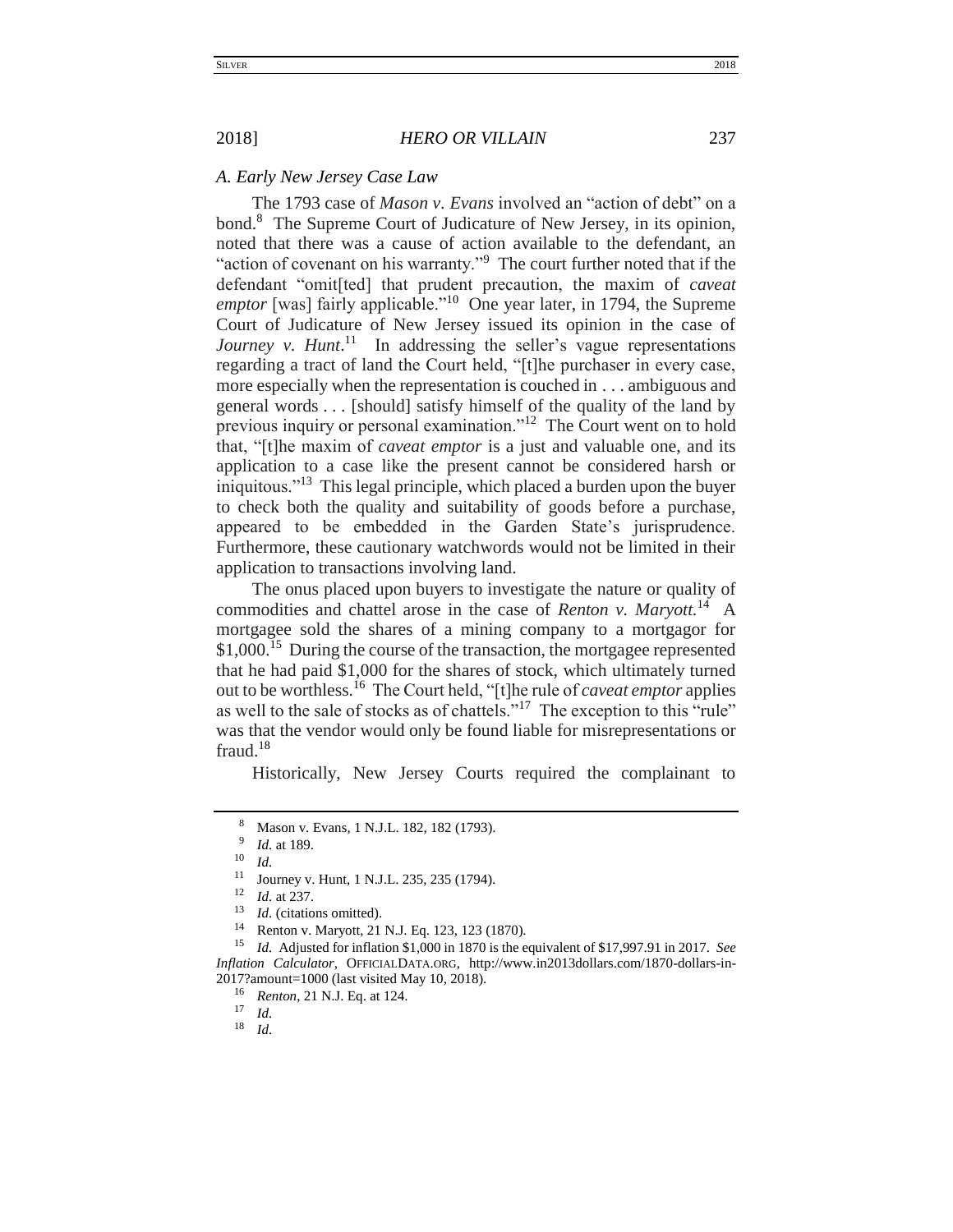## 238 *SETON HALL LEGISLATIVE JOURNAL* [Vol. 42:2

specifically plead fraud, misrepresentation, or deceit.<sup>19</sup> In addition, the complainant was required to set forth specific damages in their complaint.<sup>20</sup> Where a party failed to articulate, with specificity, the circumstances of the fraud and misrepresentation, the dismissal of the cause or the reversal of the judgment was frequently the result. $21$ Lawsuits based on misrepresentation or fraud were often difficult and expensive for the consumer to prove.<sup>22</sup> Frequently, the expense of pursuing a fraud claim far outweighed the damage award for the successful prosecution of such a claim. $^{23}$  In the early part of 1870, the United States Congress began a movement toward consumer protection.

# <span id="page-3-0"></span>*B. The Mail Fraud Act of 1872*

The Mail Fraud  $Act^{24}$  was one of the earliest consumer protection statutes promulgated by the United States government. During the debate, Representative Farnsworth identified the villains whose predatory behavior the Mail Fraud Act was designed to curtail.<sup>25</sup> In his opinion, the mail fraud statute was essential "to prevent the frauds which are mostly gotten up in the large cities . . . by thieves, forgers and rapscallions generally, for the purpose of deceiving and fleecing the innocent people in the country."<sup>26</sup> In an effort to deter fraudulent behavior, the Mail Fraud Act made it a misdemeanor to effectuate a "scheme or artifice to defraud" another by means of "the post-office establishment of the United States."<sup>27</sup> If found guilty of violating the Mail Fraud Act, the perpetrator faced up to a \$500 fine and up to eighteen calendar months in prison.<sup>28</sup> Ne'er-do-wells who utilized the postal system to perpetrate their frauds were not the only individuals gaining the attention of the federal government and the public.

# <span id="page-3-1"></span>*C. The Bureau of Corporations*

On February 14, 1903, President Theodore Roosevelt created the

<sup>&</sup>lt;sup>19</sup> Lummis v. Stratton, 2 N.J.L. 229, 230 (1807).

<sup>20</sup> *Id.*

<sup>21</sup> Sexton v. Cramer, 3 N.J.L. 908, 908 (1811).

<sup>22</sup> *See* Mason v. Evans*,* 1 N.J.L. 182, 184-85 (1793).

<sup>1</sup>d. See DEE PRIDGEN & RICHARD M. ALDERMAN, CONSUMER PROTECTION AND THE LAW § 10:1 (2013); *see also* Jason M. Solomon, *Judging Plaintiffs*, 60 VAND. L. REV. 1749, 1766-67 (2007). *See also infra* Section II.D., for a discussion on the economic impact of the New Jersey Consumer Fraud Act.

<sup>&</sup>lt;sup>24</sup> Act of June. 8, 1872, ch. 335, 17 Stat. 323 (1872).

<sup>&</sup>lt;sup>25</sup> McNally v. United States, 483 U.S. 350, 356 (1987).<br><sup>26</sup> CONG GLOBE 41st Cong. 3d Sess. 35 (1870) (remark

<sup>&</sup>lt;sup>26</sup> CONG. GLOBE, 41st Cong., 3d Sess. 35 (1870) (remarks of Representative Farnsworth).<br><sup>27</sup> Act of June 8, 1872, ch. 335, 17 Stat. 323 (1872)

<sup>&</sup>lt;sup>27</sup> Act of June. 8, 1872, ch. 335, 17 Stat. 323 (1872).

*Id.*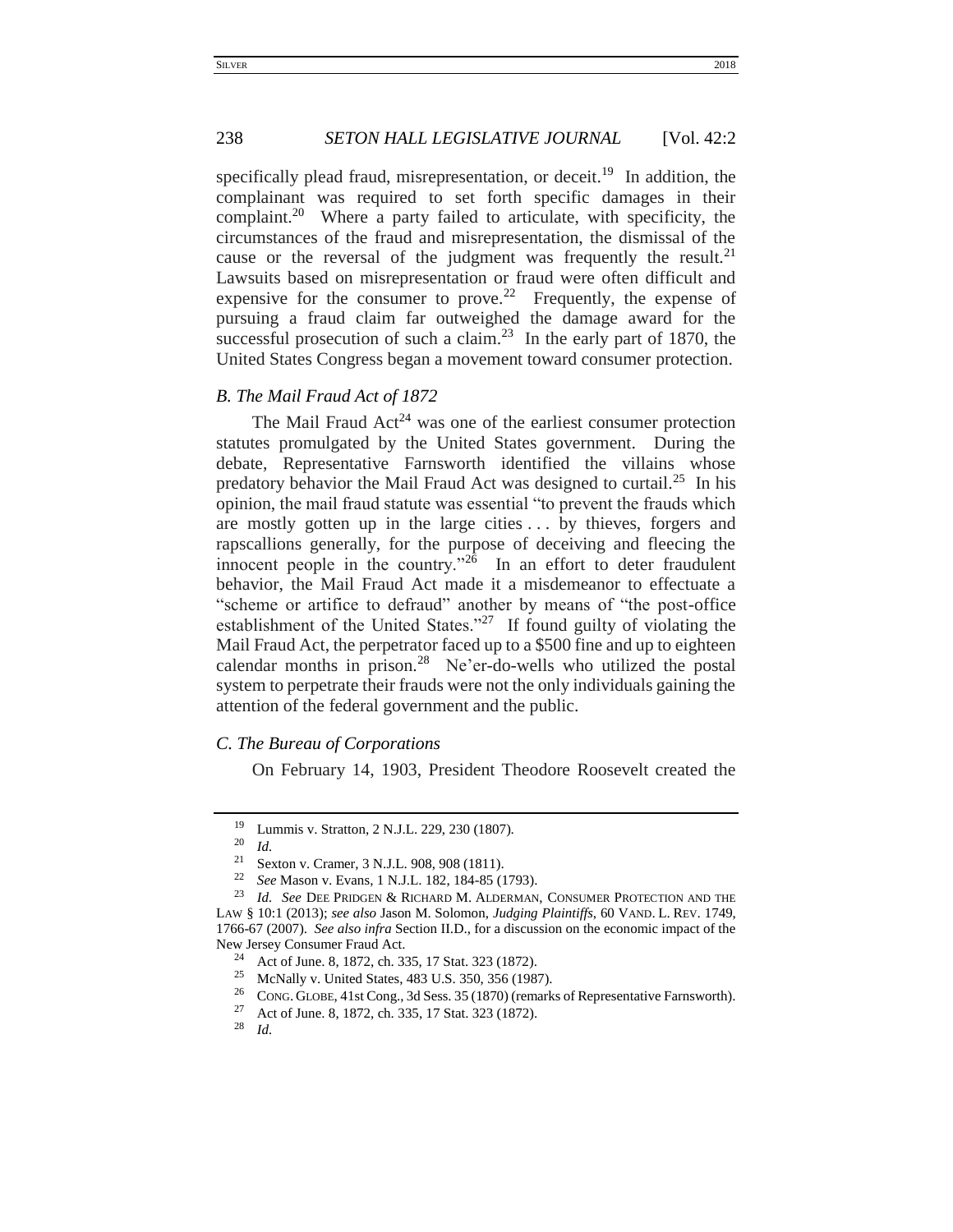Bureau of Corporations.<sup>29</sup> The Bureau had the far-reaching power to make "diligent investigation into the organization, conduct and management of the business of any corporation, joint stock company or corporate combination engaged in commerce among the several States<sup>"30</sup> and to inspect the corporate ledgers of all companies engaged in interstate commerce.<sup>31</sup> During the course of their investigation, the Bureau could "subpoena and compel the attendance and testimony of witnesses and the production of documentary evidence and to administer oaths."32 Information concerning corporations engaged in interstate, intrastate or foreign commerce would then be gathered, compiled and published by the Bureau. The information gathered by the Bureau of Corporations was designed to "enable the President of the United States to make recommendations to Congress for legislation [to] regulat[e]. . .commerce."<sup>33</sup> This entity would serve as the predecessor to the Federal Trade Commission.<sup>34</sup>

## <span id="page-4-0"></span>*D. The Jungle*

In 1905, author Upton Sinclair serialized the disturbing experience of a Lithuanian immigrant living in Chicago and working in the meatpacking industry. These articles were published in the Socialist magazine "Appeal to Reason."<sup>35</sup> The installments were eventually collected and published as a book published under the name, *The Jungle*. In addition to detailing the horrific working conditions endured by the meatpacking workers, the book also set forth what can conservatively be described as "grotesque descriptions" of the contaminated food produced by this then unregulated industry.<sup>36</sup>

The original point of Sinclair's exposé was to bring the dehumanization of workers and the brutal treatment of animals to the public's attention.<sup>37</sup> The readers, however, chose to focus on the health risks associated with unsanitary stockyards and meatpacking facilities.<sup>38</sup> Shortly after the book was published, the White House received "100

<sup>&</sup>lt;sup>29</sup> An Act to Establish the Department of Commerce and Labor, ch. 548, § 6 (1903).

 $rac{30}{31}$  *Id.* 

 $rac{31}{32}$  *Id.* 

 $rac{32}{33}$  *Id.* 

<sup>33</sup> *Id.*

<sup>34</sup> *Id.* For a discussion of the Federal Trade Commission, *see infra* Section E.

<sup>35</sup> Daniel E. Slotnik, *Upton Sinclair, Whose Muckraking Changed the Meat Industry*, N.Y. TIMES (June 30, 2016), https://www.nytimes.com/interactive/projects/cp/obituaries/arc hives/upton-sinclair-meat-industry.<br> $\frac{36}{14}$ 

 $rac{36}{37}$  *Id.* 

 $rac{37}{38}$  *Id.* 

<sup>38</sup> *Id.*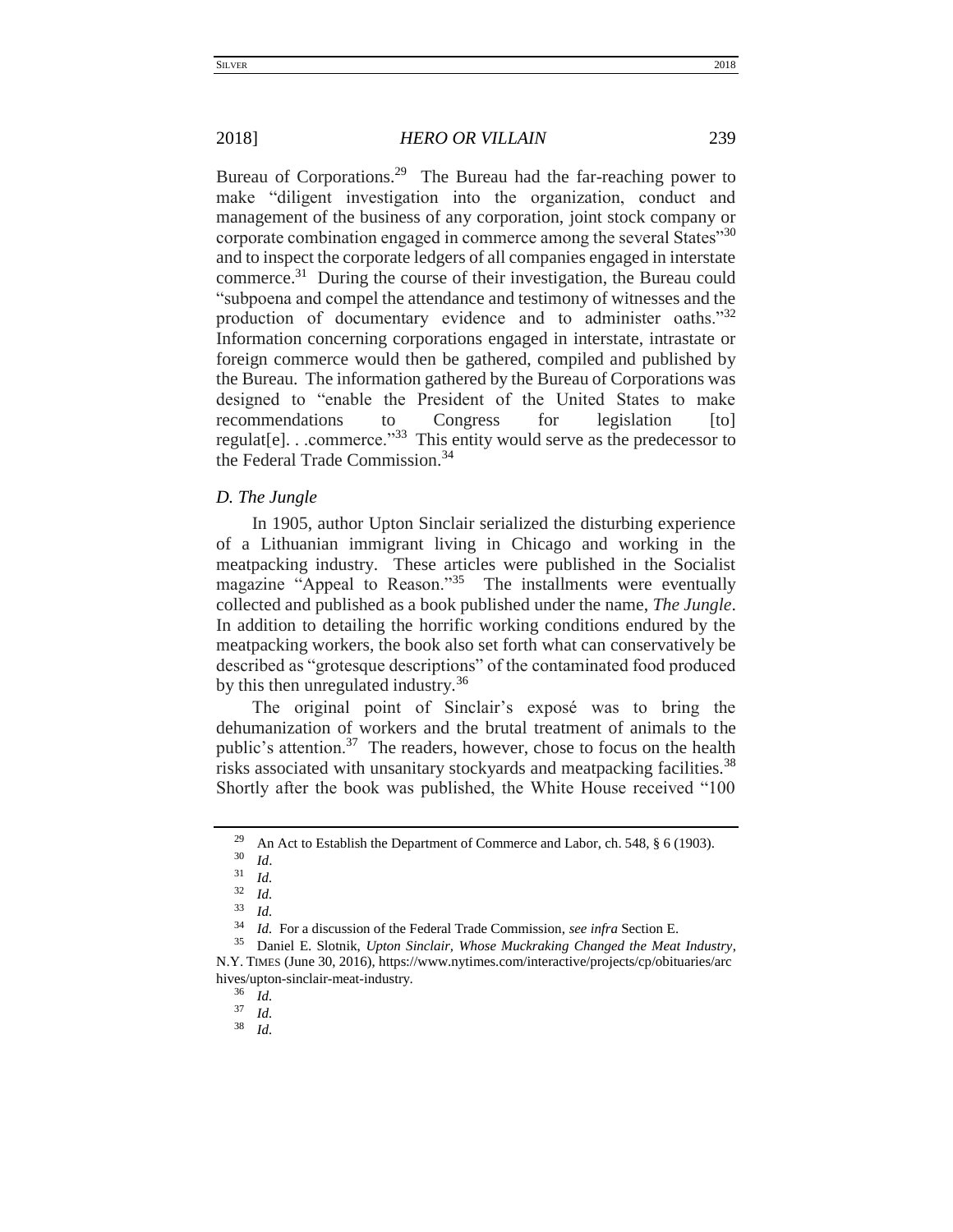letters a day demanding a Federal cleanup of the meat industry."<sup>39</sup> The outrage of the American citizenry, ignited by the investigative journalism of *The Jungle*, is often credited with being the impetus for the creation of the Food & Drug Administration.<sup>40</sup>

To say that Upton Sinclair had gained the attention of the President of the United States is an understatement. The two gentlemen frequently exchanged correspondence. The issues set forth in *The Jungle* were among the topics that Upton Sinclair discussed with President Theodore Roosevelt.<sup>41</sup> Alarmed by the book's content, as well as the allegations set forth in Sinclair's correspondence, the President was compelled to declare that, "the specific evils you point out shall, if their existence be proved, and if I have power, be eradicated." With that letter, the executive branch of government began what would be a long-standing commitment to combatting socio-economic evil in the marketplace.

# <span id="page-5-0"></span>*E. The Federal Trade Commission*

The Bureau of Corporations served as the predecessor to the Federal Trade Commission.<sup>42</sup> An act to create the Federal Trade Commission, to define its powers and duties, was enacted on September 26, 1914.<sup>43</sup> The Act authorized the President to appoint, with the advice and consent of the Senate, a bipartisan commission consisting of five commissioners.<sup>44</sup> Since Franklin D. Roosevelt symbolically set the cornerstone of the Commission's headquarters, the Federal Trade Commission ("F.T.C.") has maintained the unique dual missions of protecting consumers through the prohibition of unfair methods and promoting competition in interstate commerce.<sup>45</sup> During the early part of the Twentieth Century, Congress was primarily concerned with corporate monopolies. The F.T.C.'s mandate was to regulate "unfair methods of competition."<sup>46</sup> This goal rests solely within the domain of the F.T.C., because the Act did not

<sup>39</sup> *Id.* (quoting Alden Whitman, author of Sinclair's obituary).

<sup>40</sup> Spencer Weber Waller, Jillian G. Brady & R.J. Acosta, *Consumer Protection in the United States: An Overview*, EUR.J. OF CONSUMER L., May 2011, at 1.

<sup>&</sup>lt;sup>41</sup> Letter from Upton Sinclar, Author, to Theodore Roosevelt, U.S. President (March 10, 1906), (on file at Records of the Office of the Secretary of Agriculture).

<sup>42</sup> *Our History*, FED. TRADE COMM'N, https://www.ftc.gov/about-ftc/our-history (last visited May 10, 2018); *see also supra* Section C.

<sup>43</sup> An Act to Create a Federal Trade Commission, to Define its Powers and Duties, and for other purposes, ch. 311, 38 Stat. 717 (1914).

 $\frac{44}{45}$  *Id.* at § 1.

What We Do, FED. TRADE COMM'N, https://www.ftc.gov/about-ftc/what-we-do (last visited May 10, 2018).

Federal Trade Commission Act, ch. 311, 38 Stat. 717, 719 (codified at 15 U.S.C. § 45).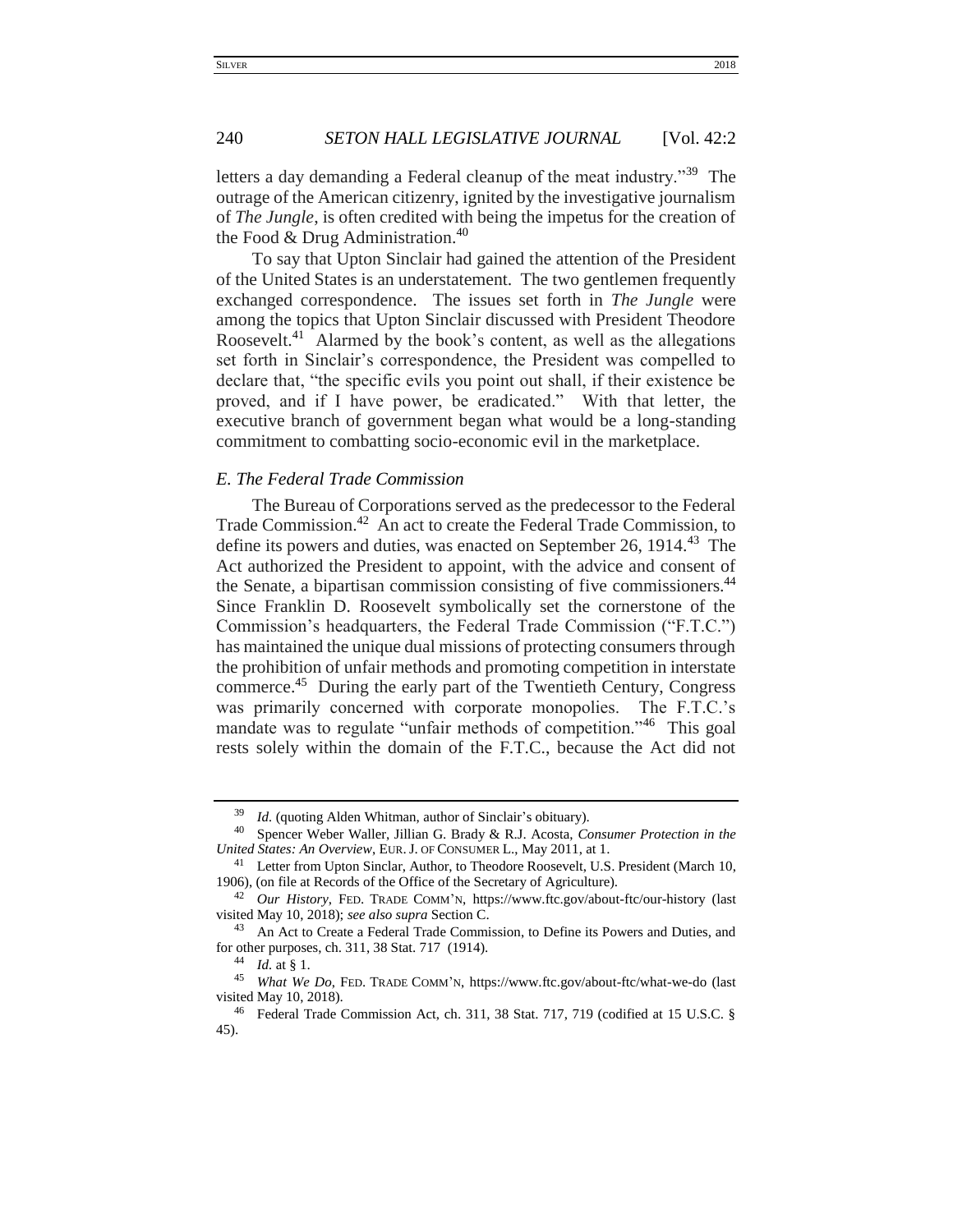provide for private actions.<sup>47</sup> The limits of the F.T.C.'s authority would not go unnoticed by the United States Supreme Court.

In 1931, the Raladam Company manufactured and distributed a concoction known as "Marmola" to wholesalers, retailers and ultimately consumers.<sup>48</sup> This product, which was to be ingested by its purchaser, was marketed as an "obesity cure."<sup>49</sup> Advertisements for this product were circulated in the United States.<sup>50</sup> These advertisements, as well as the printed labels, specified that "the preparation [was] of scientific research, knowledge, and accuracy," and "that it is safe and effective and may be used without discomfort, inconvenience, or danger or harmful results to health."<sup>51</sup> The F.T.C., under section 5 of the Federal Trade Commission Act,<sup>52</sup> issued a complaint against the Raladam Company charging them with unfair methods of competition in interstate commerce.<sup>53</sup> The F.T.C. ordered the Raladam Company to "cease and desist" from representing its "obesity cure" as a scientifically tested method for treating and curing obesity.<sup>54</sup> Further, the F.T.C. ordered that statements regarding this "cure" could not be made, unless accompanied by a statement that it could not be taken safely except under medical direction.<sup>55</sup> The Raladam Company, disquieted by the decision of the F.T.C., appealed the order of injunction.<sup>56</sup>

The Court of Appeals was then called upon, by Raladam, to review the action of the Commission.<sup>57</sup> After reviewing the action, the court reversed the injunction issued by the  $F.T.C.<sup>58</sup>$  The Supreme Court granted certiorari and dealt solely with the issue of jurisdiction.<sup>59</sup> The Supreme Court held that the Commission's authority to issue a final order to "cease and desist" is predicated upon the existence of "competition."<sup>60</sup> In affirming the decision of the Court of Appeals, the Supreme Court

<sup>52</sup> Federal Trade Commission Act, ch. 311, 38 Stat. 717, 719 (codified at 15 U.S.C. § 45).

<sup>&</sup>lt;sup>47</sup> The enumeration of private actions under state consumer protection statutes, serves as a primary distinction between the F.T.C. Act and Consumer Protection Acts (CPAs).

<sup>&</sup>lt;sup>48</sup> DEAN K FUEROGHNE, LAW & ADVERTISING: A GUIDE TO CURRENT LEGAL ISSUES 39 (2017).

<sup>&</sup>lt;sup>49</sup> F.T.C. v. Raladam Co., 283 U.S. 643, 644 (1931).

 $\frac{50}{51}$  *Id.* at 645.

<sup>51</sup> *Id.*

<sup>53</sup> *Raladam*, 283 U.S. at 644.

 $\frac{54}{55}$  *Id.* 

<sup>55</sup> *Id.*

 $\frac{56}{57}$  *Id.* at 646.

 $\begin{array}{cc} 57 & Id. \\ 58 & I. \end{array}$ 

*Id.* 

<sup>59</sup> *Raladam*, 283 U.S. at 646.

*Id.* at 654.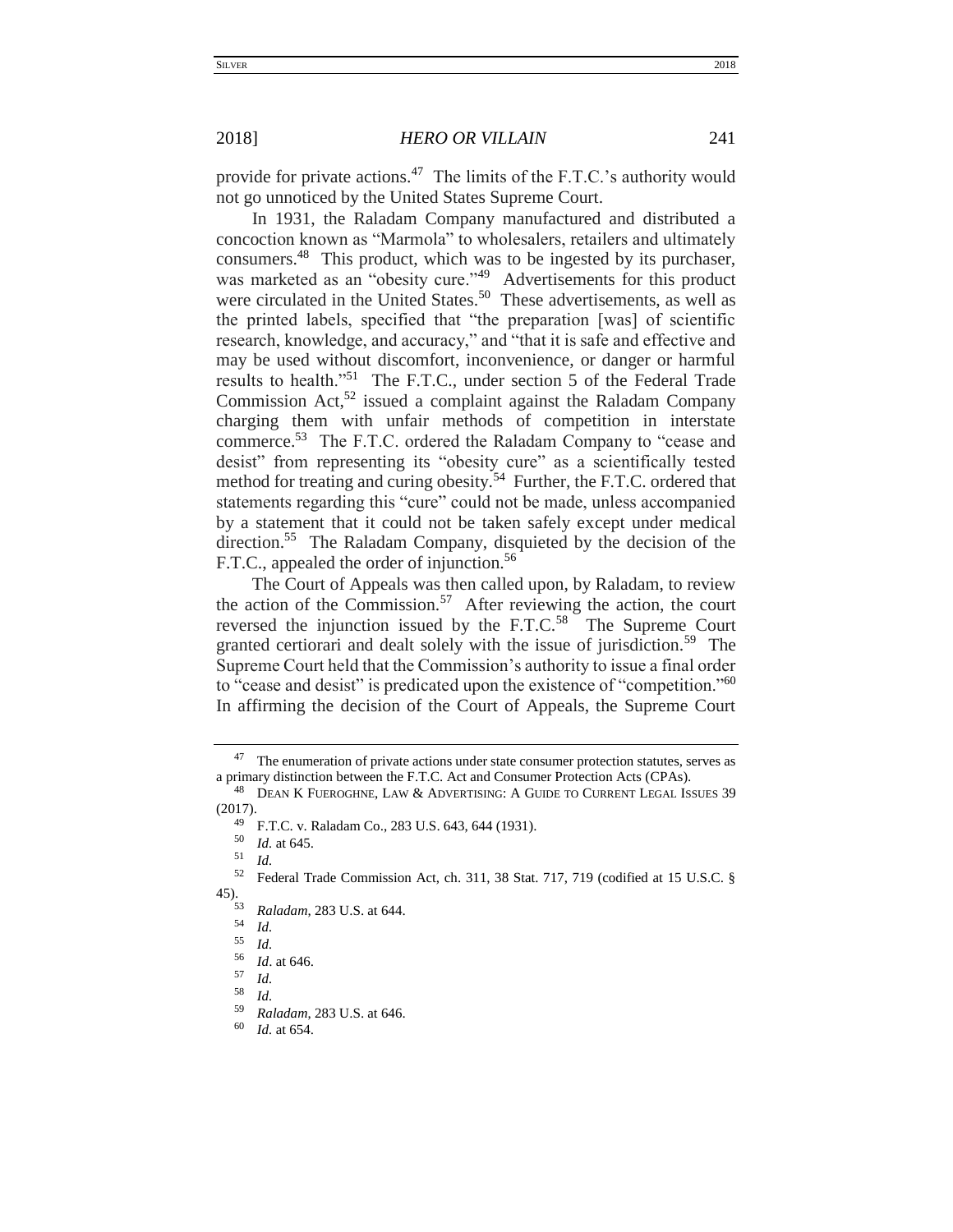warned the F.T.C. that it could not give itself jurisdiction to make such an order if none existed.<sup>61</sup> The Court concluded, "if . . . it turn[s] out that the preliminary assumption of competition is without foundation, jurisdiction to make [a final cease and desist order] necessarily fails, and the proceeding must be dismissed by the Commission." $62$  Thus, it was clear to the F.T.C., and to merchants, that the Supreme Court of the United States would not extend the powers of the F.T.C. beyond those enacted by Congress. In the years that followed, the decision of the Court would be the subject of discussion among the Commissioners.

Heretofore, the F.T.C.'s power was limited to curtailing corporate practices that unfairly affected competition in the marketplace among businesses. In 1935, however, the Commission sought, "clear jurisdiction over a practice which is unfair or deceptive to the public" even if this practice did not affect a competitor.<sup>63</sup> The Commission noted that, "[t]here are times when [an unfair or deceptive] practice is so universal in an industry that the public is primarily injured rather than individual competitors. In such cases it is very difficult, if not impossible, to show injury to competitors, but the injury to the public is manifest." The Annual Report issued by the F.T.C. recommended a modification to section 5 of the Federal Trade Commission Act. The proposed amendment sought to extend the powers of the F.T.C., "... so as to specifically prohibit not only unfair methods of competition in commerce but also unfair or deceptive acts and practices in commerce."<sup>64</sup> The F.T.C.'s recommendation to expand its authority, eventually adopted by Congress,<sup>65</sup> would serve as the basis for modern consumer protection law.<sup>66</sup> Before the F.T.C. would be vested with this authority, the Supreme Court would be asked to examine yet another "cease and desist" order issued by the Commission.

After service of a complaint, and extensive hearings, the F.T.C. made findings of fact from testimony and ordered the Standard Education

 $\begin{bmatrix} 61 & Id. \\ 62 & Id. \end{bmatrix}$ 

Id. See generally F.T.C. v. Raladam Co., 316 U.S. 149 (1945) (affirming an injunction against Raladam and holding that the F.T.C. "found with meticulous particularity" that Raladam had made many misleading and deceptive statements which had the "tendency and capacity" to induce people to purchase their product in preference and to the exclusion of products of competitors).

<sup>63</sup> AN. REP. OF THE FED. TRADE COMM'N FOR THE FISCAL YEAR ENDED JUNE 30 1935 15 (1935), https://www.ftc.gov/sites/default/files/documents/reports\_annual/annual-report-193 5/ ar1935\_0.pdf .

 $\frac{64}{65}$  *Id.* 

<sup>65</sup> Wheeler-Lea Act of 1938, Pub. L. No. 75-447, § 3, 52 Stat. 111, 111 (1938) (codified as amended at 15 U.S.C. § 45(a) 2000)).

<sup>66</sup> Victor E. Shwartz & Cary Silverman, *Common Sense Construction of Consumer Protection Acts,* 54 U. KAN. L. REV. 1, 8 (2005).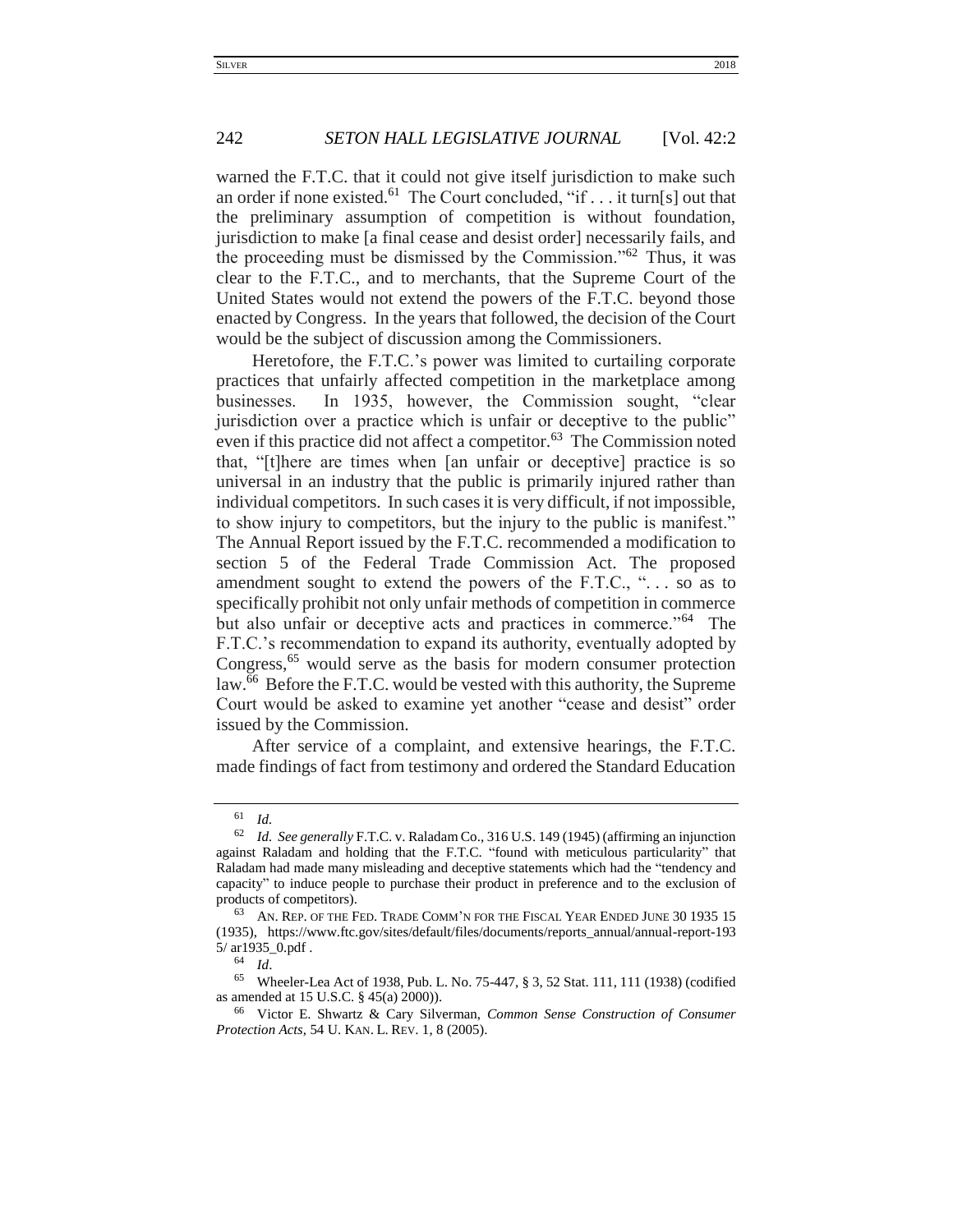Society to "cease and desist" from certain practices used in furthering the sales of books in interstate commerce.<sup>67</sup> The Commission made specific findings that the defendant's practices were "unfair, false, deceptive and misleading."<sup>68</sup> The Circuit Court of Appeals for the Second Circuit, however, both modified and weakened the Commission's Order concluding,

we cannot take too seriously the suggestion that a man who is buying a set of books and a ten years' extension service will be fatuous enough to be misled by the mere statement that they are given away, and that he is paying only for the second. Such trivial niceties are to impalpable for practical affairs, they are will-o'-the wisps, which divert attention from substantial evils.

By this time, both the executive and legislative branches of government had embraced the concept of consumer protection. In 1937, the decision of the Circuit Court of Appeals for the Second Circuit would force the F.T.C. to bring the issue of consumer protection directly to the Supreme Court of the United States.

Upon application by the F.T.C., the Supreme Court of the United States granted *certiorari*.<sup>70</sup> After reviewing the holding of the Court of Appeals, Justice Black, delivering the opinion of the court, stated,

[t]he fact that a false statement may be obviously false to those who are trained and experienced does not change its character, nor take away its power to deceive others less experienced. There is no duty resting upon a citizen to suspect the honesty of those with whom he transacts business. Laws are made to protect the trusting as well as the suspicious. The best element of business has long since decided that honesty should govern competitive enterprises, and that the rule of *caveat emptor* should not be relied upon to reward fraud and deception.

This holding cautioned that unsavory business practices would not be tolerated in this Country. One year later, that statement would "apply with even greater force."<sup>71</sup> In 1938, Congress passed the Wheeler-Lea Act, which proscribed "unfair or deceptive acts or practices" as well as "unfair methods of competition."<sup>72</sup>

The Wheeler-Lea Act strengthened the power of the F.T.C. to fight "unfair or deceptive acts or practices" employed by unscrupulous

<sup>67</sup> F.T.C. v. Standard Educ. Soc., 58 U.S. 113, 113 (1937).

<sup>68</sup> *Id.*

 $\frac{69}{70}$  *Id.* 

 $\frac{70}{71}$  *Id.* 

R.E. Freer, Commissioner, Fed. Trade Comm'n, Address before the An. Convention of the Proprietary Ass'n: The Wheeler Act (May 17, 1938).

<sup>&</sup>lt;sup>72</sup> Wheeler-Lea Act of 1938, Pub. L. No. 75-447, §3, 52 Stat. 111, 111 (1938) (codified as amended at 15 U.S.C. §45(a) 2000)).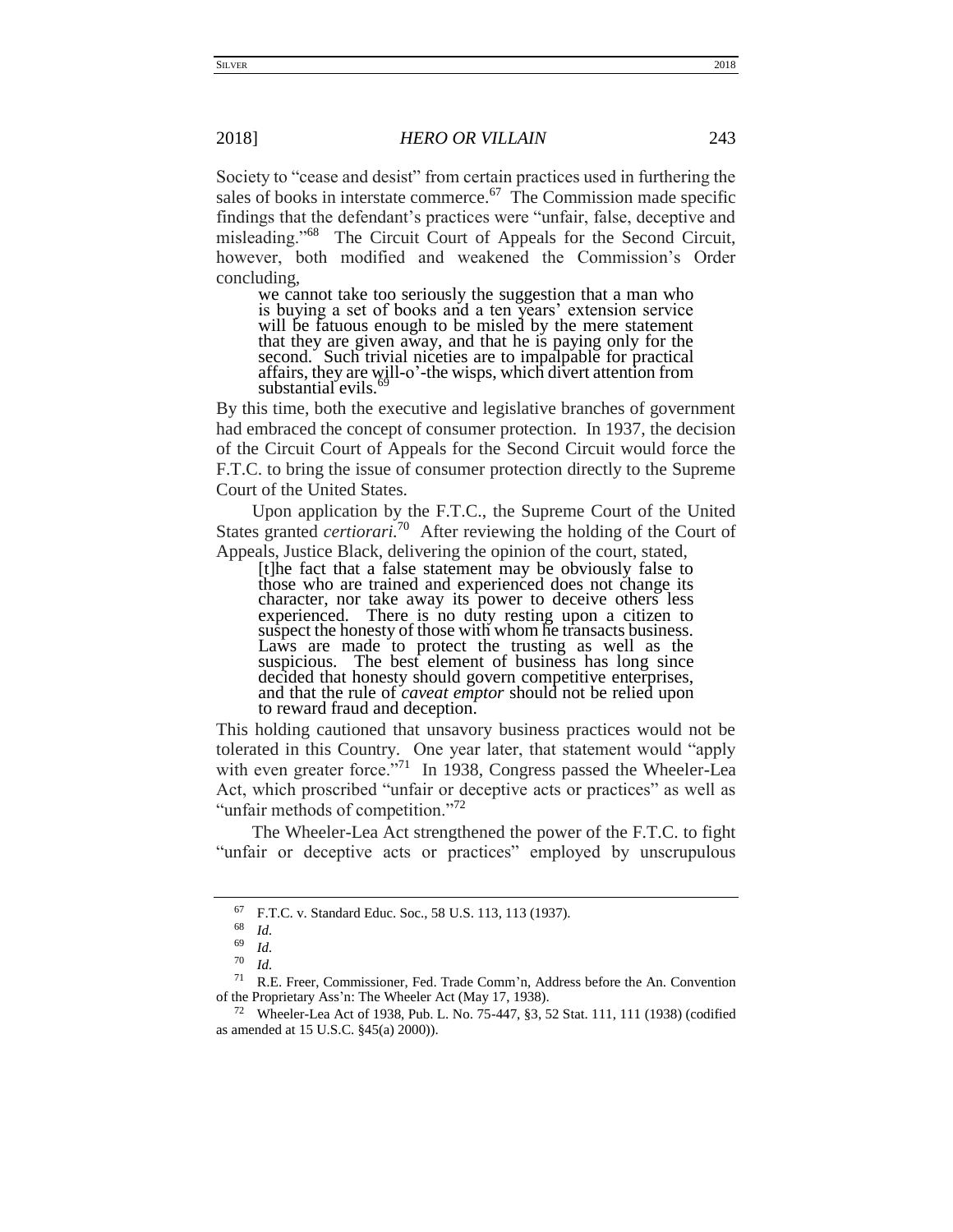## 244 *SETON HALL LEGISLATIVE JOURNAL* [Vol. 42:2

merchants.<sup>73</sup> Congress appears to have purposely left these terms without clear definitions. Rather than attempting to undertake the endless task of enumerating these prohibited acts, Congress decided to "leave it to the commission to determine what practices were unfair."<sup>74</sup> In vesting the Commission with this superpower, Congress expected the Commission's members would "possess substantial business and commercial backgrounds," enabling them to distinguish "malevolent business practices harming consumers from disingenuous claims of 'unfairness' prompted only by consumer litigation."<sup>75</sup> The F.T.C., strengthened by the Wheeler-Lea Act, initially enjoyed tremendous popularity.

In time, the popularity of the F.T.C. would wane and the Commission would not be without its detractors.<sup>76</sup> By the middle of the twentieth century the F.T.C. was seen by some as, ". . . rudderless; poorly managed and poorly staffed; obsessed with trivia; politicized; all in all, inefficient and incompetent."<sup>77</sup> In addition, there was a growing frustration among consumers with common law causes of action.<sup>78</sup> These critics, however, did not quell what amounted to a popular demand for consumer protection and business regulation.<sup>79</sup> The convergence of these three forces would lead states to enact their own Consumer Protection Acts.<sup>80</sup>

## II. THE MODERN CONSUMER PROTECTION MOVEMENT

## <span id="page-9-1"></span><span id="page-9-0"></span>*A. The Post-War Economy*

After "three years, eight months, and twenty-two days," World War

<sup>73</sup> *See generally Id.* at § 5; *see also* Shwartz & Silverman, *supra* note 66.

<sup>&</sup>lt;sup>74</sup> Shwartz & Silverman, *supra* note 66.<br><sup>75</sup> See Shepherd, *supra* note 7 at 5

<sup>75</sup> *See* Shepherd, *supra* note 7, at 5.

<sup>76</sup> *See* Richard Posner, *The Federal Trade Commission*, 37 U. CHI. L. REV. 47, 47 n.1 (1969) (citing GERARD C. HENDERSON, THE FED. TRADE COMM'N: A STUDY IN ADMIN. L. AND PROC. (1924); COMM'N ON ORG. OF THE EXECUTIVE BRANCH OF GOV., TASK FORCE ON REG. COMM'NS Appendix N (1949); J. LANDIS, REPORT ON REGULATORY AGENCIES TO THE PRESIDENT ELECT (1960); Auerbach, *The Federal Trade Commission: Internal Organization and Procedure*, 48 MINN L. REV. 383, 383 (1964); E. COX, R. FELLMETH & J. SCHULZ, THE CONSUMER AND THE FED. TRADE COMM'N (1969), *reprinted in* 115 CONG. REC. E. 370 (daily ed. Jan. 22, 1969); REP. OF THE ABA COMM'N TO STUDY THE FED. TRADE COMM'N (1969)). *See also* FED. TRADE COMM'N MGMT. SURV. REP. OF ROBERT HELLER & ASSOCIATES, INC. (1954); U.S. CIV. SERV. COMM'N, EVALUATION OF PERSONNEL (1965). Memorandum from Philip Elman, F.T.C. Chairman on Admin. Reform, Fed. Trade Comm'n, to the Chairman of the Senate Subcommittee on Admin. Practice and Procedure.

<sup>77</sup> Posner, *supra* note 76, at 47.

<sup>78</sup> Henry N. Butler & Joshua Wright, *Are State Consumer Protection Acts Really Little-FTC Acts?,* 63 FLA. L. REV. 163, 167 (2011).

<sup>79</sup> *Id.* 

<sup>80</sup> *Id.*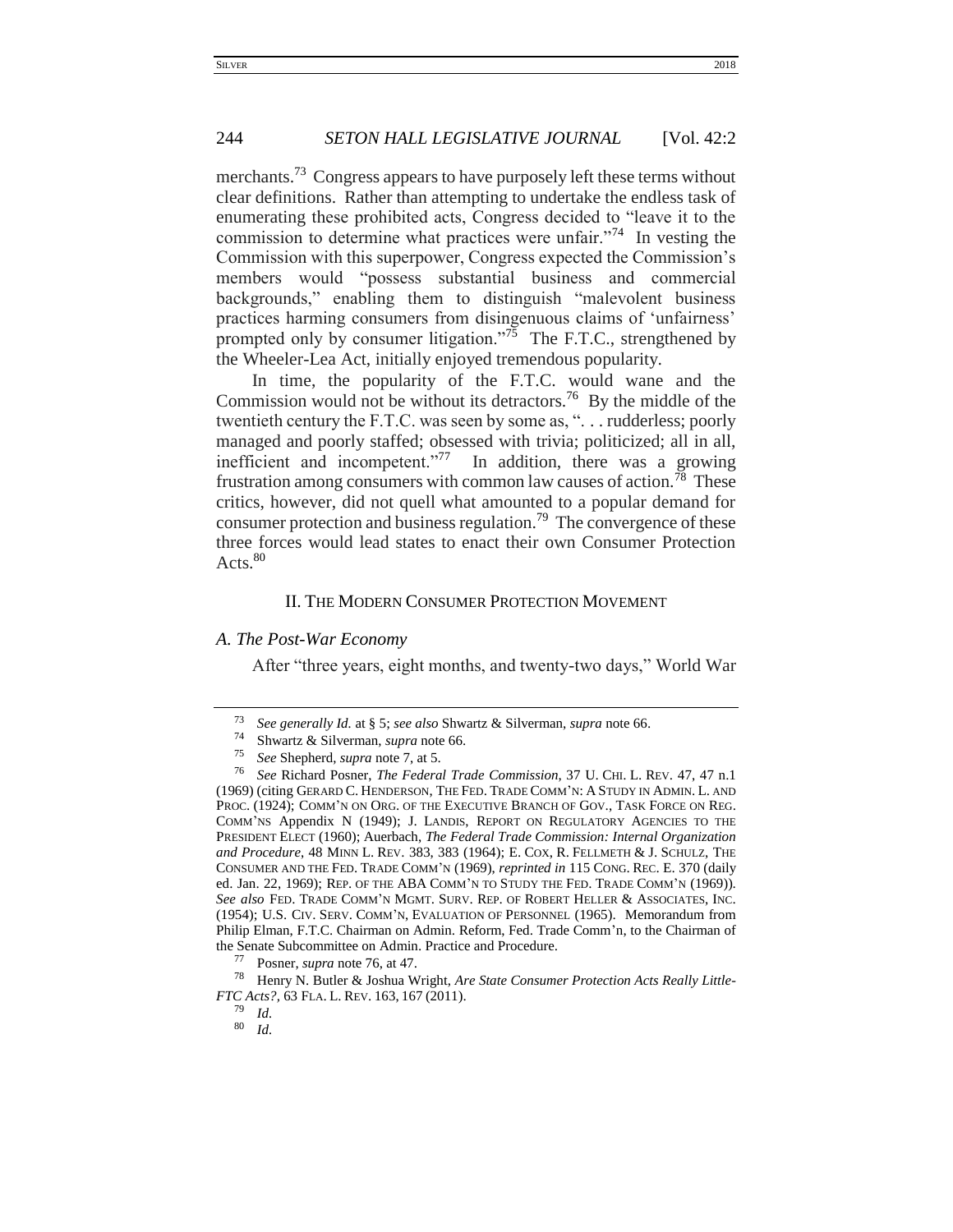II ended for the United States.<sup>81</sup> Domestically, the 1950s and 1960s were marked by rapid acceleration toward a "consumer-oriented society."<sup>82</sup> The post-war era ushered in products and services that were becoming increasingly complex.<sup>83</sup> Local merchants began to give way to largescale business organizations.<sup>84</sup> As the marketplace grew, so too did the level of impersonal interactions between the merchant and the consumer.<sup>85</sup> Traditional consumer transactions, formerly resplendent with "good will" and "mutual acquaintance," gave way to adhesion contracts and the rise of "deceptive trade practices, poor service and shoddy merchandise."<sup>86</sup>

When left unchecked either by the corporate entity or by the executive branch, unscrupulous merchants "generally discovered that they [could] impose upon consumers the cost of their own laxity, 'sharp trading' or conscious deception because they [were] not adequately disciplined by loss of good will in sales or by threat of effective legal remedy from their customers."<sup>87</sup> These *laissez faire* attitudes toward consumers would not, however, enjoy the longevity that *caveat emptor*  enjoyed during the prior two centuries.

# <span id="page-10-0"></span>*B. New Jersey—Consumer "Liberty and Prosperity"<sup>88</sup>*

In a flourishing post-war economy Americans came to believe that they were entitled to ". . . a good life of material plenty, comfort, safety and security."<sup>89</sup> As America moved into the 1960s, a portion of the population began to experience a cultural awakening. During the 1960s and 1970s, "quality-of-life" issues would become the focus of governmental regulation.<sup>90</sup> In an attempt to combat injustice, the federal

<sup>89</sup> Franke & Ballam, *supra* note 82, at 355. *See generally* MANSEL G. BLACKFORD & K. AUSTIN KERR, BUS. ENTERPRISE IN AM. HIST. 12-17 (1986).

<sup>81</sup> *World War II*, U.S. HISTORY, http://www.u-s-history.com/pages/h1661.html (last visited May 10, 2018).

<sup>82</sup> J.R. Franke & D.A. Ballam, *New Applications of Consumer Protection Law: Judicial Activism or Legislative Directive?*, 32 SANTA CLARA L. REV. 347, 354 (1992).

<sup>83</sup> Kugler v. Romain*,* 58 N.J. 522, 535 (1971) (noting that there can be no doubt, in today's society, sale of consumer goods, especially on an installment credit basis, has become a matter of ever-increasing state of national anxiety); *see also* Shepherd, *supra* note 7, at 7.

<sup>84</sup> William A. Lovett, *State Deceptive Trade Practice Legislation*, 46 TUL. L. REV. 724, 725 (1971).

 $\frac{85}{86}$  *Id.* 

<sup>86</sup> *Id.*

<sup>87</sup> *Id.* at 726.

<sup>88</sup> Adopted in 1777, "Liberty and Prosperity" is the motto of the State of New Jersey. *See also* N.J. STAT. ANN. § 52:2-1(a) (West 1992).

<sup>90</sup> Franke & Ballam, *supra* note 82, at 355.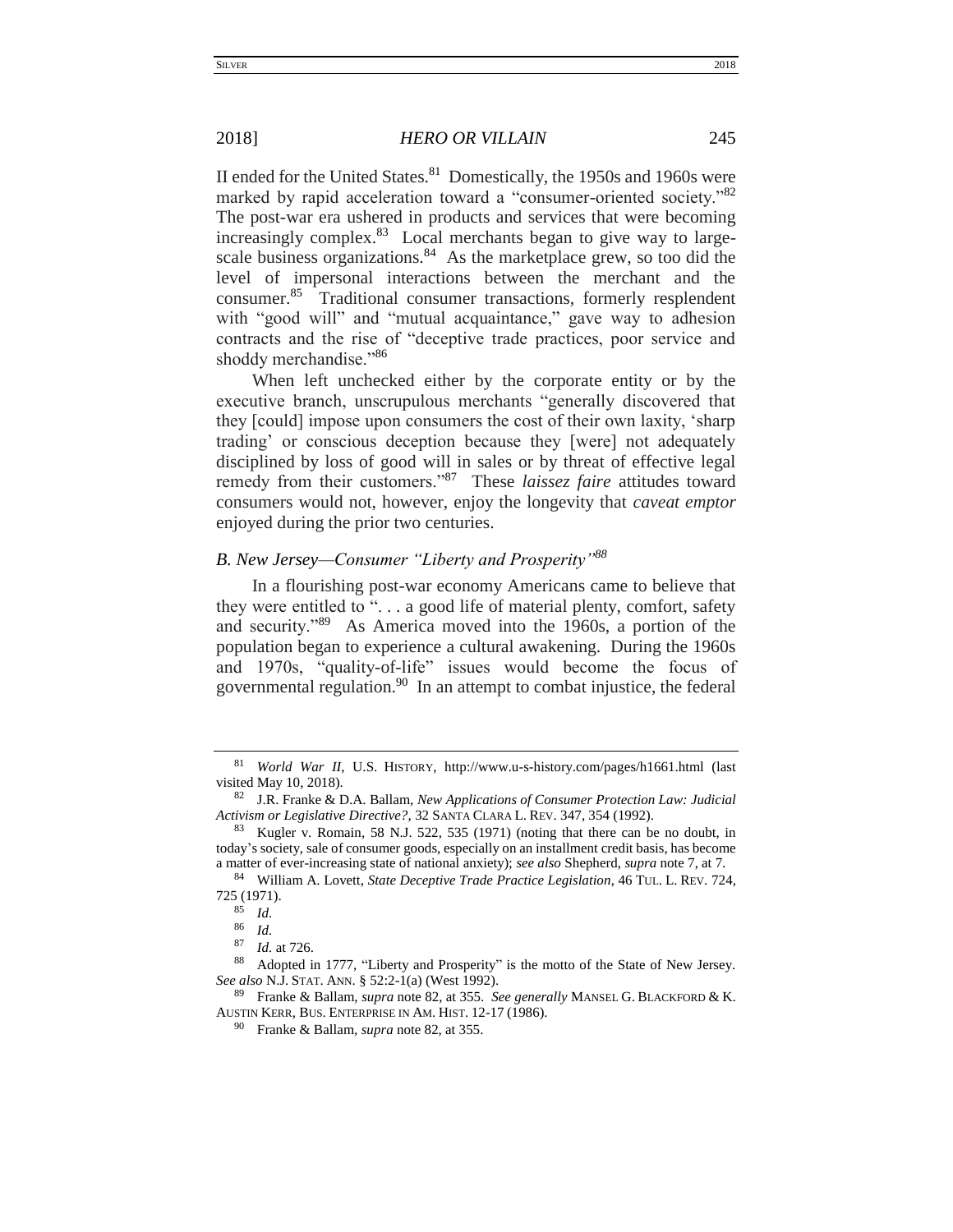government began to focus on issues such as: environmentalism,  $91$  civil rights, $92$  occupational safety, $93$  and consumer protection. States, such as New Jersey, started to focus on these pressing social issues.

In 1960, the New Jersey marketplace was rife with fraudulent practices.<sup>94</sup> The dubious behavior of merchants did not escape the attention of the legislative branch of New Jersey's government. In response to consumer complaints, and in an attempt to quell fraudulent commercial practices, eleven senators moved a groundbreaking piece of legislation by way of an emergency resolution.<sup> $55$ </sup> The situation was so dire that on April 11, 1960, New Jersey Senator John A. Waddington, along with ten fellow senators<sup>96</sup> introduced S199, "An Act Concerning Consumer Fraud, its Prevention, and Providing Penalties Therefor."<sup>97</sup> The Senate passed this legislation on May 9,  $1960.^{98}$  Seven days after passage in the Senate, the Assembly passed this emergency legislation.<sup>99</sup> By the late spring of 1960, the legal principle of *caveat emptor*, which previously placed the onus on the consumer to check the quality and suitability of goods before making a purchase, was no longer welcome in the Garden State. With the signature of Governor Robert B. Meyner, on June 9, 1960, New Jersey became one of the first states in the country to enact a consumer protection statute.<sup>100</sup>

## <span id="page-11-0"></span>*C. New Jersey's Consumer Fraud Act of 1960*

Born from emergency legislation, the New Jersey Consumer Fraud Act ("NJCFA" or the "Act") contained only twelve sections.<sup>101</sup> The

See generally RACHEL CARSON, SILENT SPRING (2002).

<sup>92</sup> *See* Civil Rights Act of 1964, Pub. L. 88-352, 78 Stat. 241 (1964).

<sup>93</sup> *See* Occupational Safety and Health Act of 1970, Pub. L. 91-596, 84 Stat. 1590 (1970).

<sup>94</sup> Furst v. Einstein Moomjy, Inc., 182 N.J. 1, 11 (2004) (citing Cox v. Sears Roebuck & Co*.*, 138 N.J. 2, 21 (1994)).

<sup>95</sup> *Id.*

<sup>96</sup> Sponsors for this consumer protection legislation included: Senators Donal Fox, Thomas F. Connery, John A. Lynch, Anthony Grossi, Sido L. Ridolfi, Walter H. Jones, Wesley L. Lance, Wayne Dumont, Jr., Robert Crane and William E. Ozzard.

 $97$  Legislative History of R.S. 56:8-1 through 14 (March 17, 1971). It should be noted that history surrounding the passage of this Act is scant to non-existent. According to a handwritten note contained in the legislative history, the Governor's statement on enacting this legislation is "[n]ot in bound bills. Not with the histories for c. 40 & c. 41 (signed at the same time). NJ Documents has no press releases for 1960."

 $\frac{98}{99}$  *Id.* 

 $\frac{99}{100}$  *Id.* 

Consumer Fraud Act, ch. 39,  $\S$ § 1-12, 1960 NJ Laws 137 (codified as amended at N.J. Rev. Stat. §§ 56:8-1 to 56:8-195 (2016).

<sup>&</sup>lt;sup>101</sup> *Id.* § 13 ( "This act shall take effect immediately[.]").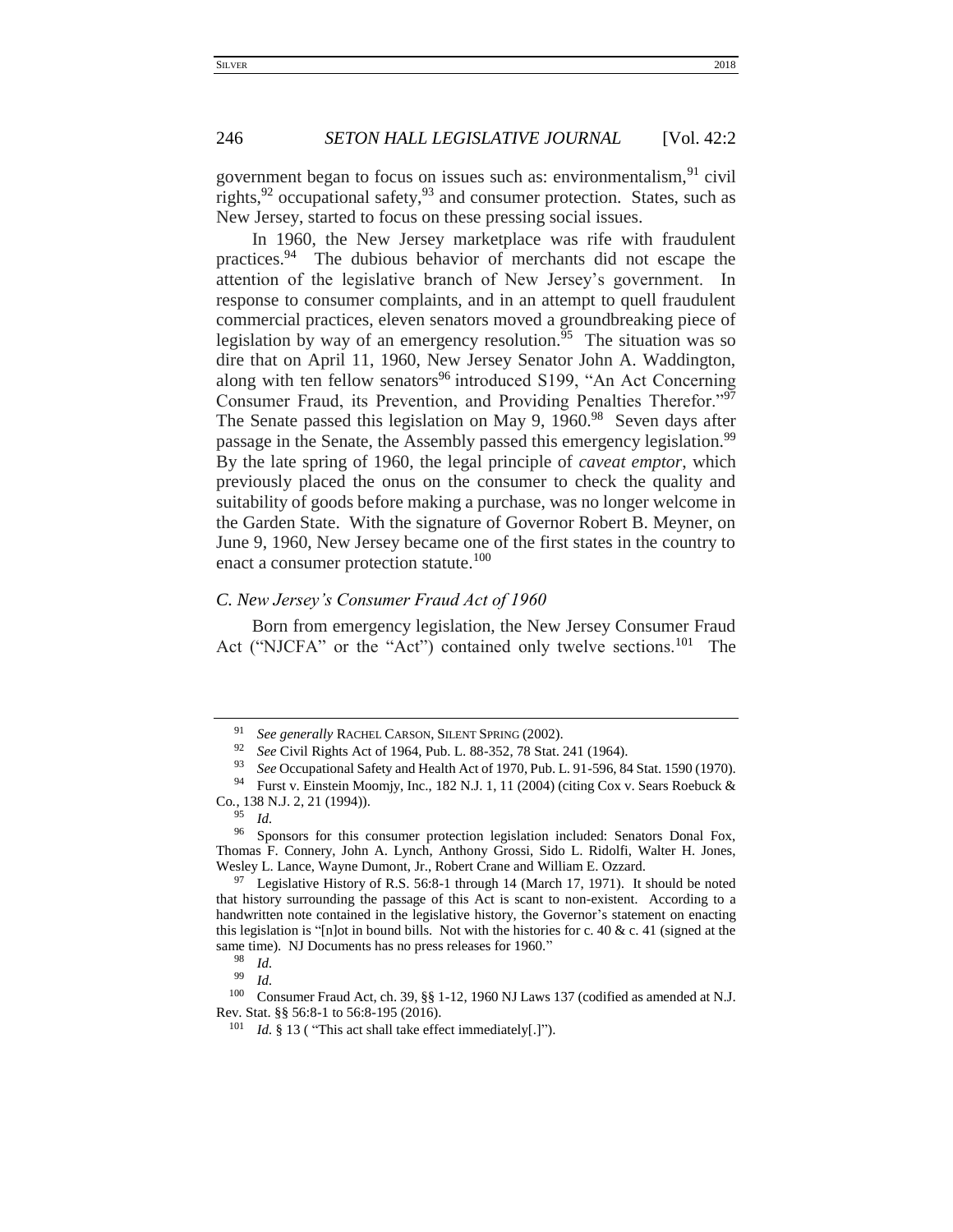NJCFA defined five terms: advertisement,<sup>102</sup> Attorney General,<sup>103</sup> merchandise,  $^{104}$  person,  $^{105}$  and sale.  $^{106}$  These terms form the foundation of the NJCFA.<sup>107</sup> Despite its diminutive size, the purpose of the Act was clear:

[t]he purpose of this bill is to permit the Attorney General to combat the increasingly widespread practice of defrauding the public. The Authority conferred will provide effective machinery to investigate and prohibit deceptive and fraudulent advertising and selling practices which have caused extensive damage to the public.

Absent from the statutory schema was the right of a private individual to enforce violations of the Act. The NJFTC emulated the F.T.C.'s focus on preventing consumer fraud, providing restitution to victims and establishing the Attorney General as the chief law enforcement officer responsible for enforcing the Act.<sup>109</sup>

The NJFTC vested the New Jersey Attorney General with sole authority to investigate alleged violations of the newly minted consumer fraud laws.<sup>110</sup> The Legislature imbued the Attorney General with the statutory tools necessary to protect consumers. To detect and quash devious merchants, the Attorney General now had the power to require a person to issue a written statement under oath,<sup>111</sup> examine under oath any person in connection with a questioned transaction,  $112$  and examine and even impound merchandise, records, books, documents, accounts or papers.<sup>113</sup> Further, to accomplish the objectives and carry out the duties prescribed by the Act, the Attorney General was granted the power to "issue subpoenas to any person, administer an oath . . . and conduct hearings in aid of any investigation."<sup>114</sup> Finally, the Legislature granted the Attorney General the greatest superpower of all, the ability to

<sup>102</sup> N.J. STAT. ANN. § 56:8-1(a) (West 1960).

 $\frac{103}{104}$  *Id.* at § 56:8-1(b).

*Id.* at § 56:8-1(c).

<sup>&</sup>lt;sup>105</sup> *Id.* at § 56:8-1(d).<br><sup>106</sup> *Id.* at § 56:8-1(a)

 $\frac{106}{107}$  *Id.* at § 56:8-1(e).

Over the next fifty-five years the New Jersey Consumer Fraud Act would come to include a total of 254 statutes, 30 of which would define an additional 186 terms. These additional "definitions" frequently define the same term in multiple sections of the NJCFA. *See infra* Sections on treatment of definitions sections*.*

<sup>&</sup>lt;sup>108</sup> Kugler v. Banner Pontiac-Buick, Opel, Inc., 120 N.J. Super. 572, 577 (N.J. Ch. Div. 1972).

<sup>109</sup> *See* Shepherd, *supra* note 7, at 6; *see also* Consumer Fraud Act, ch. 39, §§1-12, 1960 NJ Laws 137 (codified as amended at N.J. REV. STAT. §§ 56:8-1 to 56:8-148 (2010)).

<sup>&</sup>lt;sup>110</sup> N.J. STAT. ANN. § 56:8-3 (West 1960).<br><sup>111</sup> *M* at \$ 56:8 3(a)

<sup>&</sup>lt;sup>111</sup> *Id.* at § 56:8-3(a).<br><sup>112</sup> *Id.* at 8.56:8.3(b)

*Id.* at § 56:8-3(b).

<sup>&</sup>lt;sup>113</sup> *Id.* at § 56:8-3(c)(d).<br><sup>114</sup> NJ STAT ANN 8.56

N.J. STAT. ANN. § 56:8-4 (West 1960).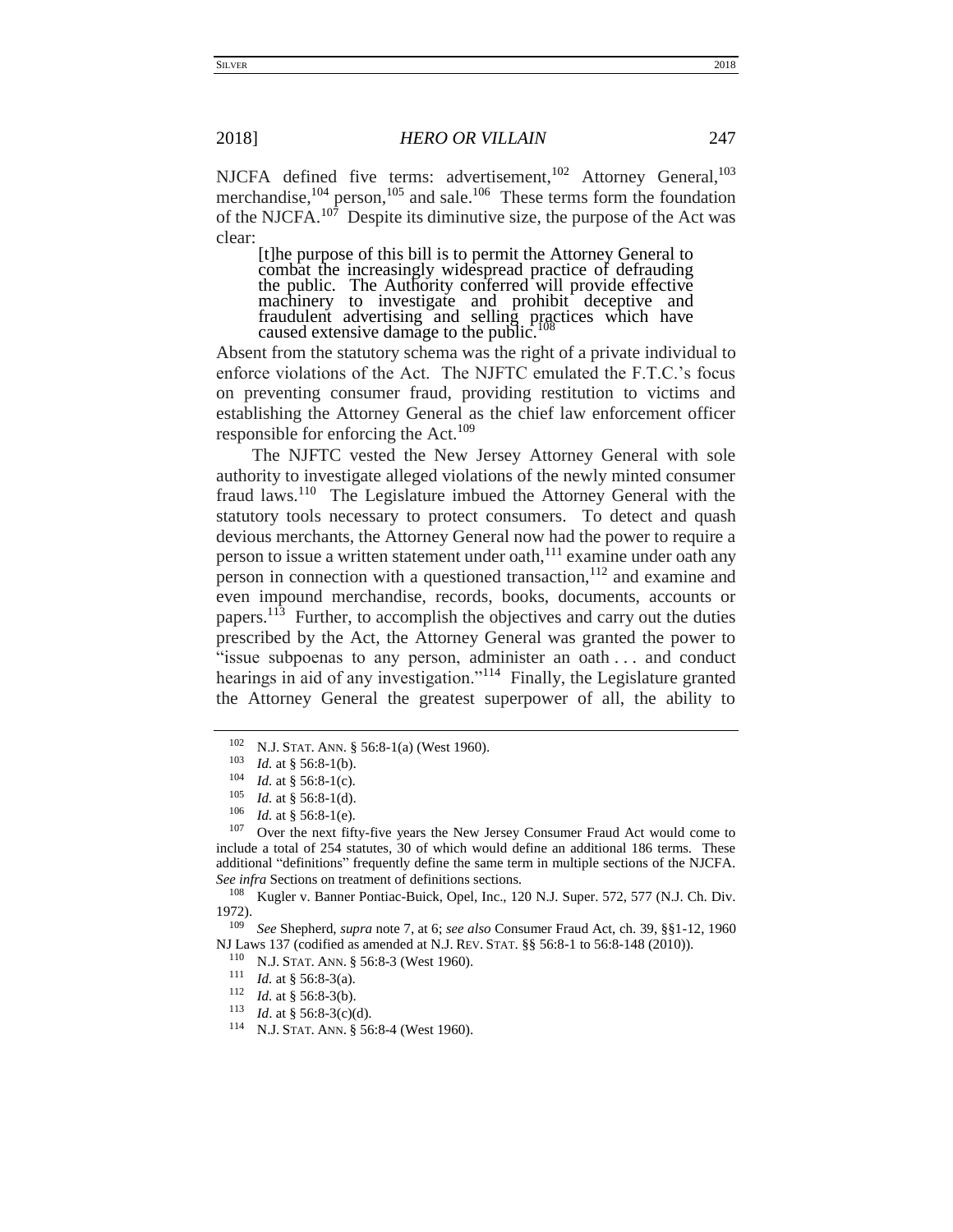"promulgate such rules and regulations[,] which shall have the force of law."<sup>115</sup> The authority to stamp out villainy in the marketplace had one limitation; it had to be exercised to benefit the "public interest."<sup>116</sup> The state's chief law enforcement officer would not neglect the exercise of this power.

The codification of all rules and regulations made by the executive branch, or its agencies, can be found in the New Jersey Administrative Code (NJAC). Pursuant to the authority granted to the Attorney General under the NJCFA, detailed and extensive regulations have been adopted that govern both the sale of goods and the advertising practices of merchants in the area of consumer sales.<sup>117</sup> Although not adopted all at once, the NJAC has gradually expanded to encompass twenty-seven titles.<sup>118</sup> For example, Title 13 addresses issues of law and public safety.<sup>119</sup> Within Title 13, Chapter 45A contains 258 code sections and spans 266 pages setting forth the rules administered by the Division of Consumer Affairs.<sup>120</sup>

Seven years after its enactment, an additional power was bestowed upon the Attorney General.<sup>121</sup> Once in receipt of evidence that a provision of the NJCFA had been violated, the Attorney General was ". . . empowered to hold hearings upon said violation and upon finding the violation to have been committed, to assess a penalty against the person alleged to have committed such violation<sup>[1]'122</sup> Even to the most obtuse merchant, there was little question at the time that the Legislature intended to confer upon the Attorney General "the broadest kind of power to act in the interest of the consumer public."<sup>123</sup> What merchants might not have expected was the expansion of the NJCFA to include what would become commonly referred to as "private attorneys general."<sup>124</sup>

<sup>118</sup> *Id.; see also* N.J. ADMIN. CODE § 1:1–9:67 (LEXIS 2018).

<sup>115</sup> *Id.*

 $\frac{116}{117}$  § 56:8-3.

<sup>&</sup>lt;sup>117</sup> *See generally* N.J. ADMIN. CODE § 13:45A-1.1 (LEXIS 2018).<br><sup>118</sup> *Id., see also* N.J. ADMN. CODE <sup>§</sup> 1:1, 0:67 (LEXIS 2018).

 $\begin{array}{c} 119 \\ 120 \\ 14 \end{array}$  § 13:45A-1.1.

 $\frac{120}{121}$  *Id.* 

<sup>&</sup>lt;sup>121</sup> N.J. STAT. ANN. § 56:8-3.1 (West 1967).<br><sup>122</sup> I<sub>J</sub>

 $\frac{122}{123}$  *Id.* 

<sup>123</sup> Kugler v. Romain*,* 58 N.J. 522, 537 (1971).

<sup>124</sup> Lemellendo v. Beneficial Mgmt. Corp. of Am., 150 N.J. 255, 268 (1997). *Cf.* Agency Holding Corp. v. Malley-Duff & Assoc.*,* 483 U.S. 143, 151 (1987) ("both statutes bring to bear the pressure of 'private attorneys general' on a serious national problem for which public prosecutorial resources are deemed inadequate; the mechanism chose to reach the objective . . . is the carrot of treble damages.").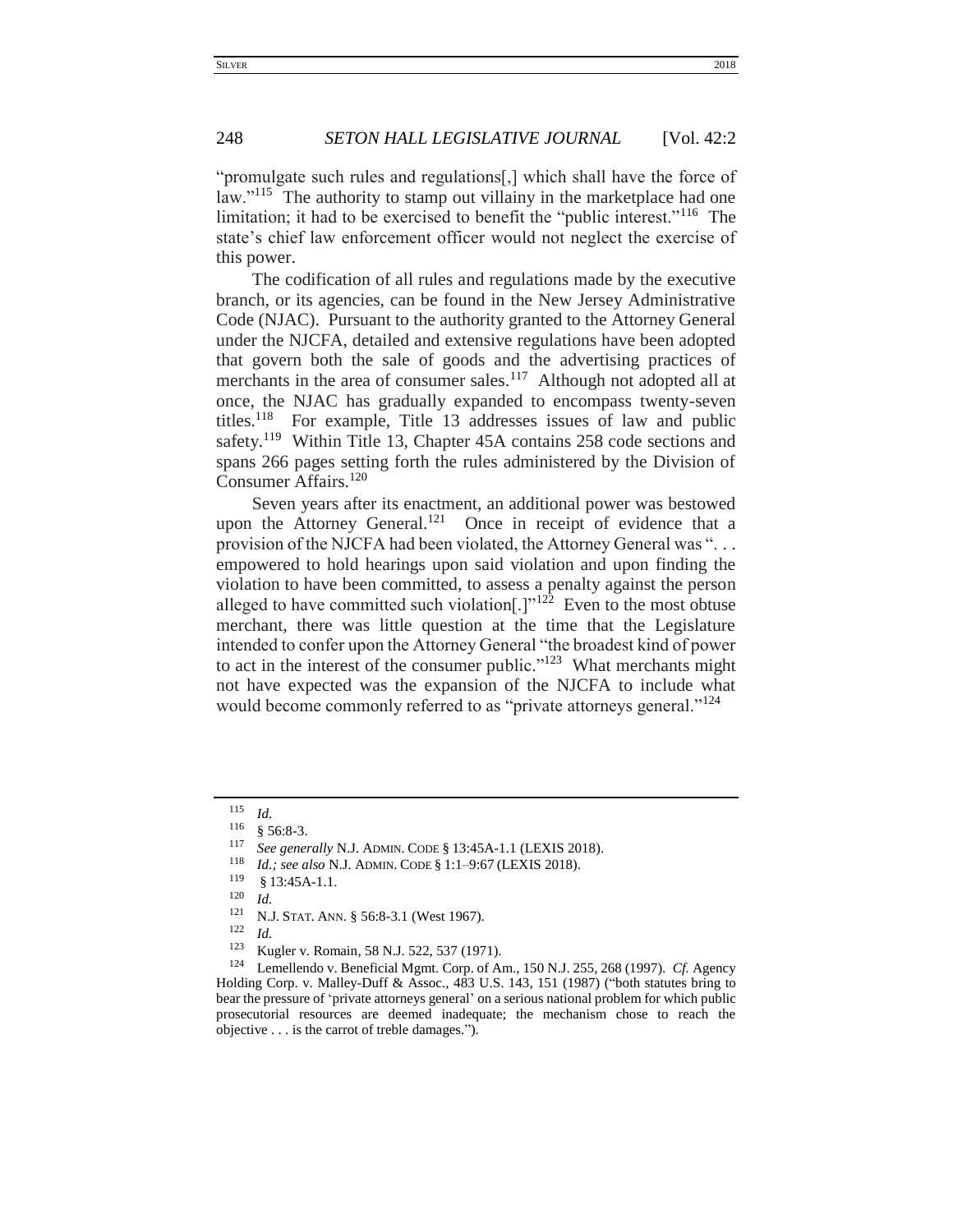# <span id="page-14-0"></span>*D. The "Me Decade" and Caveat Venditor—"Let the Seller Beware"*

By 1971, the New Jersey Consumer Fraud Act suffered from three problems. First, after eleven years, the authority to enforce the New Jersey Consumer Fraud Act had remained solely within the Office of the Attorney General. The resources of the executive branch were not unlimited and the Attorney General could not prosecute every case.<sup>125</sup> Second, an aggrieved individual was free to initiate a private cause of action against a disreputable merchant. Under this schema, however, a consumer was left with the arduous task of pleading, and ultimately proving, common-law fraud causes of action against a seller. Third, in many cases, the consumers' claims were so small, the expense of hiring an attorney so great and the legal requirements so complex that they would simply abandon their claims.<sup>126</sup> In 1971, proposed modifications to the New Jersey Consumer Fraud Act were sought to ameliorate each of these obstacles to consumer protection.

The Attorney General supported the proposed amendments to the New Jersey Consumer Fraud Act.<sup>127</sup> Attorney General Kugler directed a letter to the Senators who supported the changes to the NJCFA. In his letter, the Attorney General advised the Senators regarding what he believed to be the most significant aspects of the proposed legislation:

[P]erhaps one of the most substantial and necessary remedies provided by this legislation grants the consumer a private right of action against persons violating the Consumer Fraud Act. In addition, the provision mandates treble damages, reasonable attorneys' fees and reasonable costs of suit in such an action.

The Attorney General also stressed the socio-economic importance of the proposed damage provisions:

[W]e found through our study that consumers are often without adequate remedy for redressing violations such as those contained in the Consumer Fraud Act. In addition, we found that consumers most often cannot afford the cost of pursuing what remedies they do have available and that attorneys are not generally attracted to individual consumer suits which involve a great amount of work and very little monetary award. Consequently, we included the above private right of action in order to provide a vehicle for private consumer redress, to make that vehicle economically feasible

<sup>125</sup> *See* Gonzalez v. Wilshire Credit Corp., 207 N.J. 557, 557 (2011).

<sup>126</sup> Henry N. Butler & Jason S. Johnston, *Consumer Harm Acts? An Economic Analysis of Private Actions Under State Consumer Protection Acts* 2 (Nw. U. Sch. of L., Working Paper No. 184, 2009).*See also* Skeer v. EMK Motors, Inc., 187 N.J. Super. 465, 512 (N.J. Super. Ct. App. Div. 1982) (discussing the cost of private litigation of consumer complaints).

<sup>127</sup> *Skeer*, 187 N.J. Super. at 472.

<sup>128</sup> *Id.* at 473.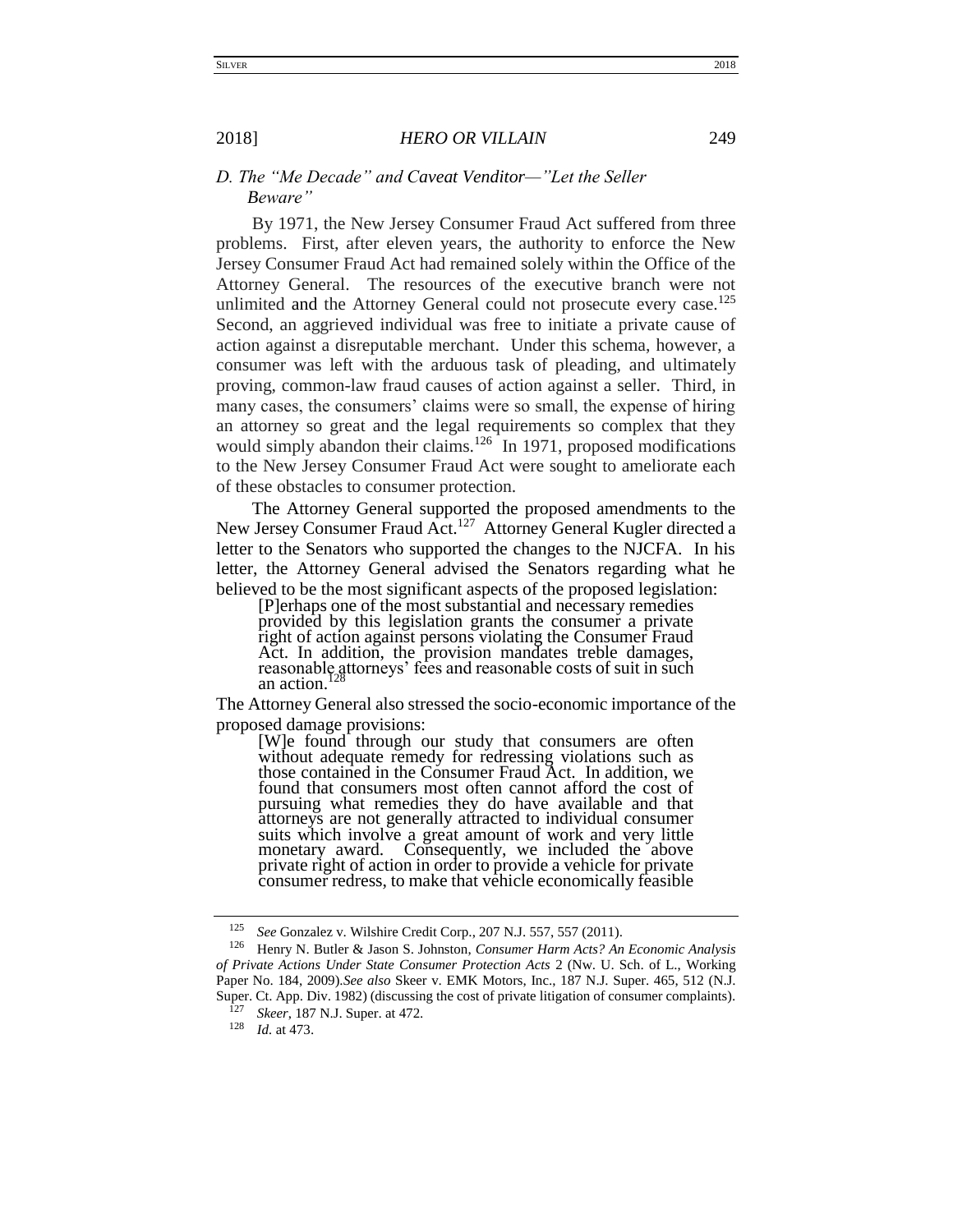to the private consumer and to make it economically and professionally attractive to the attorneys of this State.

With the foresight and cooperation of the Legislature, these recommendations became a reality.<sup>129</sup>

On June 21, 1971, Governor William T. Cahill enacted legislation that gave New Jersey one of the strongest consumer protection laws in the nation.<sup>130</sup> The modifications to the NJCFA were specifically designed to "provide increased protection for consumers."<sup>131</sup> The Governor's message heralded the newest modifications to the consumer protection statute. In addition, the Governor's press release, although not considered part of the Act's legislative history, confirms the unwavering support of the executive branch for the Act that made New Jersey a leader in consumer protection law.<sup>132</sup>

The 1971 amendments broadened the definition of consumer fraud, streamlined enforcement procedures and increased the penalties for violations of the Act.<sup>133</sup> In passing upon the efficacy of the newly enacted statutes, the Governor recognized that "... this bill coupled with recent legislation, which created a new Division of Consumer Affairs gives New Jersey the enforcement power it needs to protect the consumer."<sup>134</sup> With this new grant of authority, the Attorney General now had the ability to seek restitution of money or property for a defrauded consumer.<sup>135</sup> In addition, the Legislature empowered the Attorney General,

to enjoin the ownership or management of businesses used for unlawful practices and after a hearing to order that money acquired by unlawful means be restored to the consumer. The bill also provides that the Attorney General have hearing orders which are ignored, filed with the court as a judgment thus avoiding the need for further hearing or trial.

The Legislature did not limit the authority to combat consumer fraud to the Attorney General. According to the Governor, this consumer protection juggernaut expanded the NJCFA and authorized private citizens to file actions against merchants alleging a violation of the Consumer Fraud Act.<sup>137</sup>

Simply amending the NJCFA to provide a consumer with a private

 $\frac{129}{130}$  *Id.* at 471.

 $\frac{130}{131}$  *Id.* 

*Id.* at 473.

<sup>132</sup> *See id.* at 472 (discussing the meager legislative history and the fact that no hearing or committee reports are available regarding the passage of these amendments).

<sup>133</sup> *Skeer*, 187 N.J. Super. at 472. N.J. STAT. ANN. 56:8-1 to 56:8-1-20 (West 1971).

<sup>&</sup>lt;sup>134</sup> *Skeer*, 187 N.J. Super. at 471.

*Id.* 

 $\frac{136}{137}$  *Id.* at 472.

*Id.*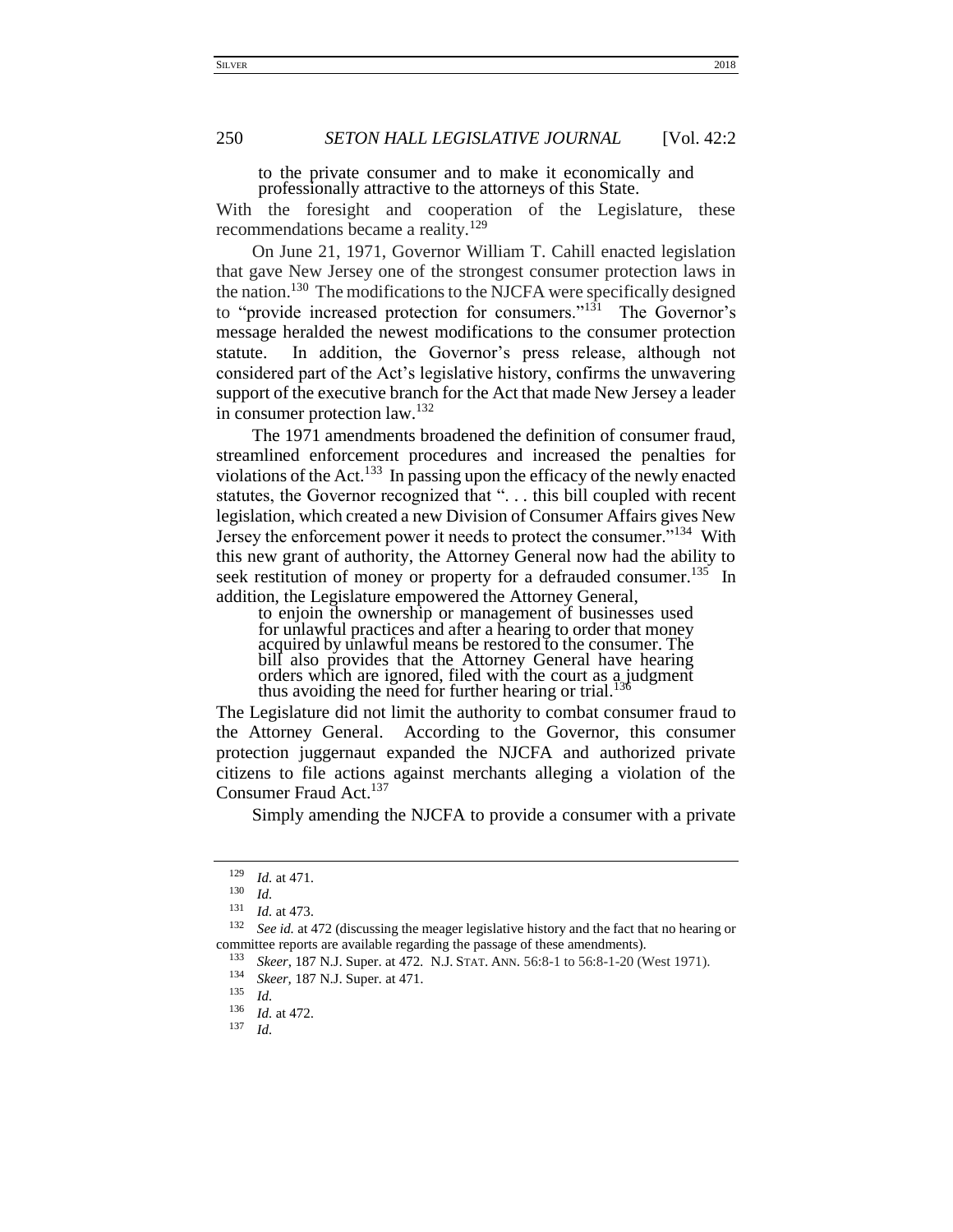cause of action against a merchant would not have dramatically altered the consumer protection landscape. For the previous two centuries, an aggrieved consumer was permitted to file a lawsuit against a merchant. This, however, was not always a practical solution to a very real problem.<sup>138</sup> The poor and the powerless needed someone to champion their causes of action. The NJCFA was enacted to fill that void.<sup>139</sup> The ability to seek treble damages, reasonable attorneys' fees, and reasonable costs of suit would have a threefold effect on the consumer.<sup>140</sup> Fee awards would, "... provide easier access to the courts for the consumer . . . increase the attractiveness of consumer actions to attorneys and . . . help reduce the burdens on the Division of Consumer Affairs."<sup>141</sup> These remedies "reflect an apparent legislative intent to enlarge [the] fraud-fighting authority [of the Act] and to delegate that authority among various governmental and nongovernmental entities, each exercising different forms of remedial power."<sup>142</sup>

Consumer-plaintiffs would not be the only ones to feel the impact of the amendments to the NJCFA. The punitive aspects of the Act were, by design, meant to leave a lasting impression on the unprincipled merchants and serve as a warning to others. The treble damage, fee-shifting and cost of suit provisions were calculated to ". . . punish the wrongdoer and to deter others from engaging in similar practices."<sup>143</sup> The judiciary's liberal interpretation of the Act, specifically regarding the attorneys' fees, would have a secondary effect on merchants. The award of attorney's fees would, "attract competent counsel to counteract the 'community scourge' of fraud by providing an incentive for an attorney to take a case involving a minor loss to the individual."<sup>144</sup> By 1971, consumers were equipped with the tools necessary to level the playing field with merchants and, for the most part, they did.

# <span id="page-16-0"></span>*E. "To Infinity, and Beyond?"<sup>145</sup>*

After almost 200 years of being alone in the marketplace, the passage of the New Jersey Consumer Fraud Act signaled a departure from the legal principle of *caveat emptor* ("buyer beware"). In just over ten years after the NJCFA was enacted, the 1971 amendments to the Act

<sup>&</sup>lt;sup>138</sup> *See id.* (discussing the cost of private litigation and consumer complaints).<br><sup>139</sup> Consolary Wilching Cradit, 207 N.J. 557, 595 (2011).

Gonzalez v. Wilshire Credit, 207 N.J. 557, 585 (2011).

<sup>&</sup>lt;sup>140</sup> *Skeer*, 187 N.J. Super. at 472.

 $\frac{141}{142}$  *Id.* 

<sup>142</sup> *Gonzalez*, 207 N.J. at 585.

<sup>143</sup> *Id.* (emphasis added).

<sup>&</sup>lt;sup>144</sup> Sprenger v. Trout and Bridgeton Spring & Welding, 375 N.J. Super. 120 (N.J. Super. Ct. App. Div. 2005) (citing Lettenmaier v. Lube Connection, Inc., 162 N.J. 134, 139 (1999)).

TOY STORY (Walt Disney Pictures 1995).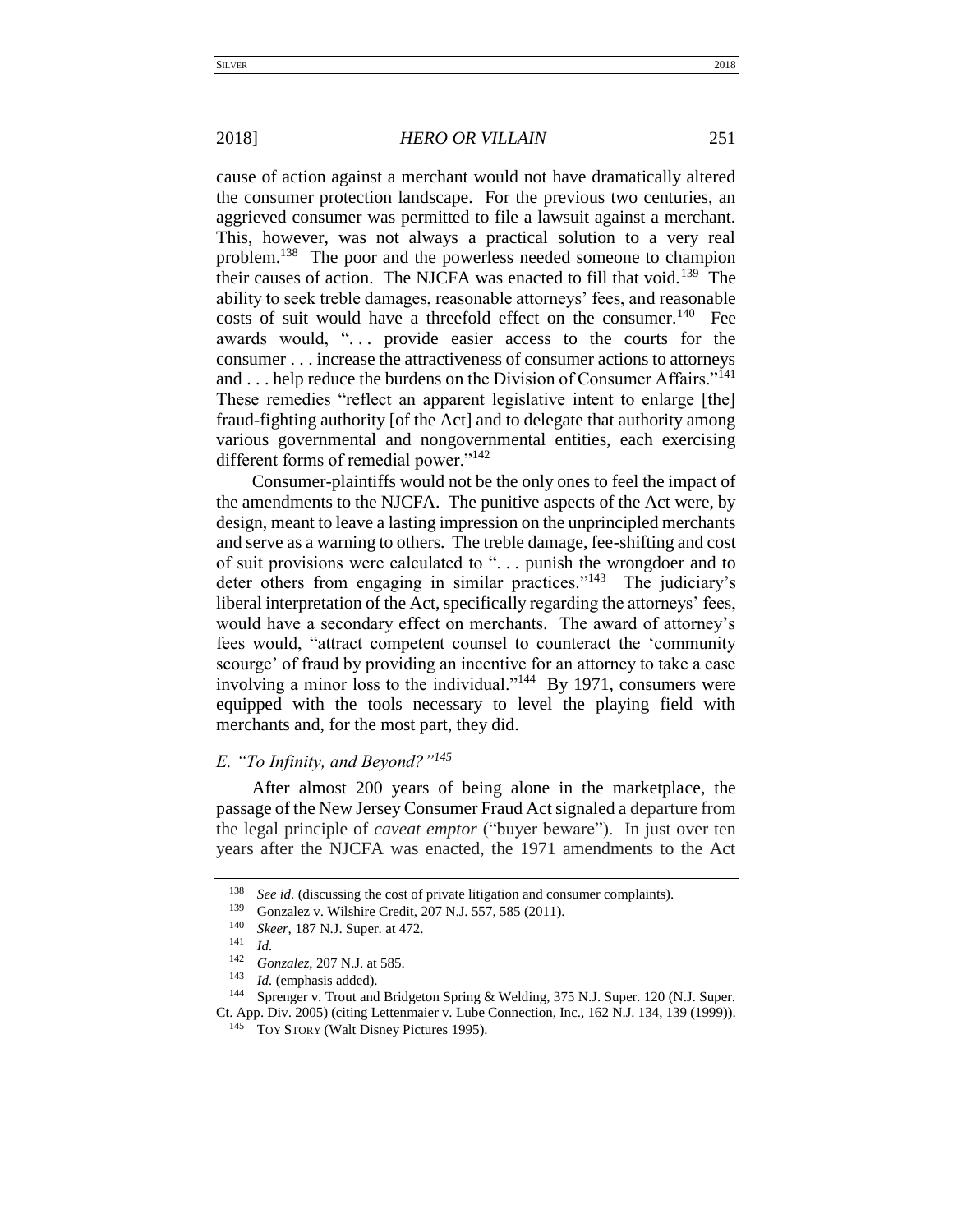dramatically changed the dynamic in commercial transactions. These amendments ushered in an era of *caveat venditor*, "seller beware." The actions of all three branches of government put merchants on notice that unscrupulous business practices would no longer be tolerated in New Jersey.

The social norms and the needs of a society may change gradually, or dramatically, over time. Changes in morality, ethics, technology, or even catastrophic events bring to the fore the necessity of codifying new laws or modifying the existing laws.<sup>146</sup> Although the laws that influence social behavior have the ability to change norms over time, they too may require alterations to address societal changes.<sup>147</sup> The New Jersey Consumer Fraud Act is not impervious to the need for change.

Originally enacted to combat "sharp practices and dealings" that preyed upon unknowing consumers by enticing them to purchase goods or services through deceptive means,  $148$  the Act, by its very nature, is considered remedial legislation. To achieve the goal of the NJCFA, Courts have resisted any effort "to import into the [NJ]CFA obstacles that would impede access to the broad remedial protections for consumers that our Legislature so obviously intended to create."<sup>149</sup> The consumer protections set forth in the 1971 amendments are substantial. They would not, however, be the only changes made to the NJCFA by the legislature.

As noted previously, New Jersey's "Act Concerning Consumer Fraud, its Prevention, and Providing Penalties Therefore" was original set forth in one chapter.<sup>150</sup> It was never the intention of the drafters to set forth every prohibited practice.<sup>151</sup> In *Lemelledo v. Beneficial Management Corp. of America*, the defendant moved to dismiss the plaintiff's class action lawsuit by arguing that the NJCFA, and its implementing regulations, did not specifically include a reference to insurance.<sup>152</sup> In denying the defendant's request for relief the Supreme Court explicitly acknowledged that the Act could never enumerate every

<sup>151</sup> *See* Lemelledo v. Benefical Mgmt. Corp. of Am., 150 N.J. 255, 265 (1997).

<sup>146</sup> *See What is Law Reform?*, LAWGOVPOL, http://lawgovpol.com/what-is-law-reform/ (last visited May 10, 2018).

<sup>147</sup> Clifton B. Parker, *Laws May be Ineffective if They Don't Reflect Social Norms, Stanford Scholar Says*, STANFORD NEWS (Nov. 24, 2014), https://news.stanford.edu/news/201 4/november/social-norms-jackson-112414.html.

<sup>148</sup> Cox v. Sears Roebuck & Co., 138 N.J. 2, 2 (1994) (citing D'Ercole Sales, Inc. v. Fruehauf Corp., 206 N.J. Super. 11 (N.J. Super Ct. App. Div. 1985)).

<sup>149</sup> Boseland v. Warnock Dodge, Inc., 197 N.J. 543, 559 (2009). For a comprehensive analysis of the New Jersey Consumer Fraud Act see PAUL DEPETRIS, N.J. CONSUMER FRAUD ACT & FORMS 9 (2017).

<sup>150</sup> Consumer Fraud Act, ch. 39, §§1-12, 1960 NJ Laws 137 (codified as amended at N.J. REV. STAT. §§ 56:8-1 to 56:8-195 (2016).

<sup>152</sup> *Id.*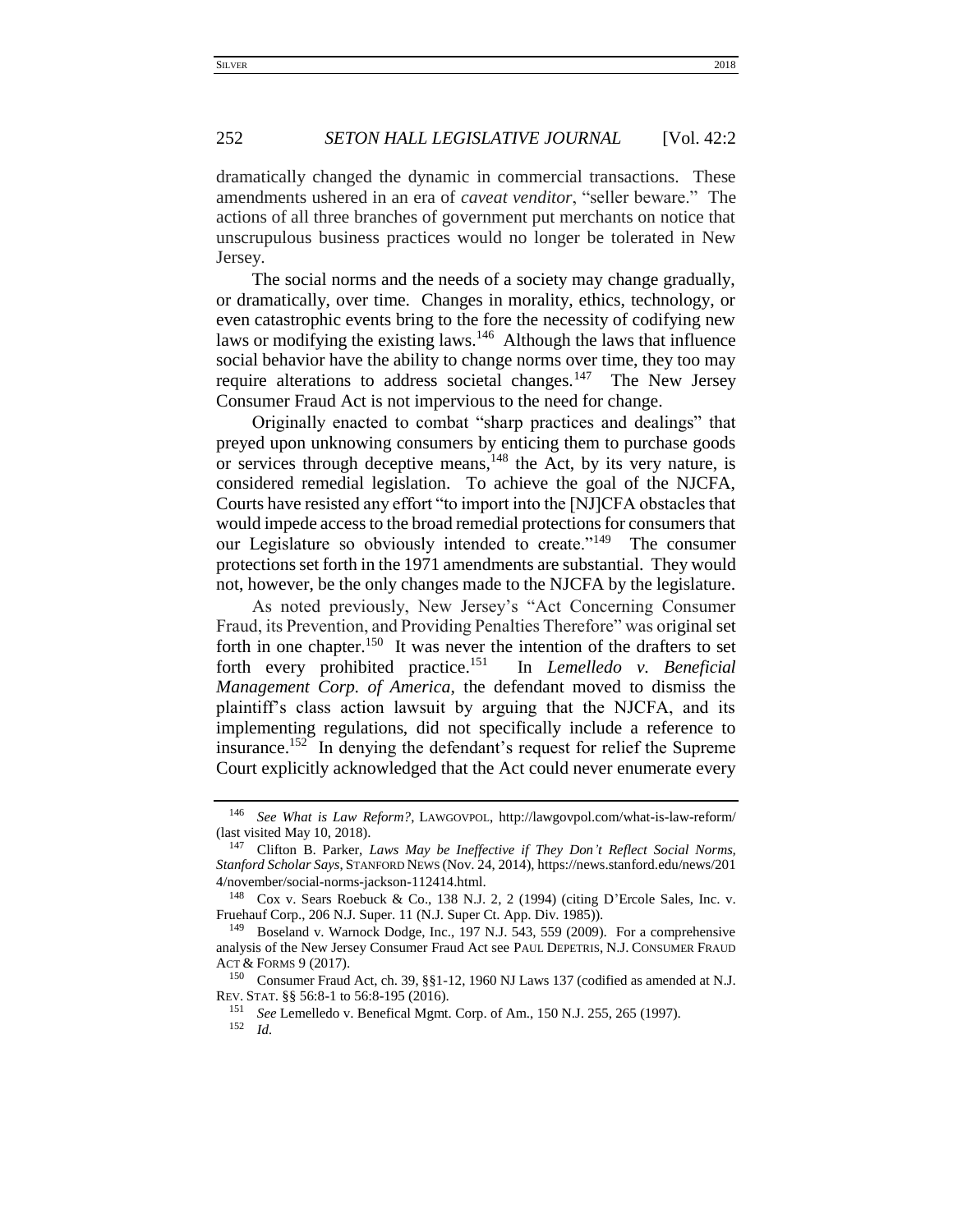possible evil that it was created to combat. The Court found:

[t]he fertility of [human] invention in devising new schemes of fraud is so great . . . the CFA could not possibly enumerate all, or even most, of the areas and practices that it covers without severely retarding its broad remedial powers to root out fraud in its myriad, nefarious manifestations.

The Court also noted the futility of having the Legislature set forth each and every type of fraud in the Consumer Fraud Act.<sup>154</sup> In doing so, the Court paid homage to the language of the holding in *Federal Trade Comm'n v. Sperry & Hutchinson Co.*, <sup>155</sup> wherein the United States Supreme Court found that,

[e]ven if all known unfair practices where specifically defined and prohibited, it would be at once necessary to begin [redrafting the list] again [,constituting] . . . an endless task.

Nevertheless, in an attempt to clarify the Act and define acceptable contemporary behavior between merchants and consumers, the New Jersey Legislature would add new provisions to the NJCFA.

As originally enacted, the NJCFA contained twelve statutory provisions.<sup>157</sup> Now, the New Jersey Consumer Fraud Act contains twenty-eight, frequently undesignated, subchapters.<sup>158</sup> Presently, there are 254 consumer protection statutes spanning 106 pages.<sup>159</sup> While the text of the original Act contained only five definitions,<sup>160</sup> it now contains thirty different definition sections that cover  $186$  terms.<sup>161</sup> Figure 1 sets

<sup>161</sup> *See* N.J. STAT. ANN. § 56:8-1 (West 1999); N.J. STAT. ANN. § 56:8-2.15 (West 1982); N.J. STAT. ANN. § 56:8-2.29 (West 2006); N.J. STAT. ANN. § 56:8-14.2 (West 2017); N.J. STAT. ANN. § 56:8-22 (West 1975); N.J. STAT. ANN. § 56:8-39 (West 1987); N.J. STAT. ANN. § 56:8-49 (West 1991); N.J. STAT. ANN. § 56:8-53.1 (West 2007); N.J. STAT. ANN. § 56:8-55 (West 1991); N.J. STAT. ANN. § 56:8-62 (West 1994); N.J. STAT. ANN. § 56:8-67 (West 1997); N.J. STAT. ANN. § 56:8-83 (West 1996); N.J. STAT. ANN. § 56:8-86 (West 1998); N.J. STAT. ANN. § 56:8-93 (West 2015); N.J. STAT. ANN. § 56:8-99 (West 2000); N.J. STAT. ANN. § 56:8- 104 (West 2000); N.J. STAT. ANN. § 56:8-108 (West 2001); N.J. STAT. ANN. § 56:8-110 (West 2012); N.J. STAT. ANN. § 56:8-115 (West 2002); N.J. STAT. ANN. § 56:8-120 (West 2003); N.J. STAT. ANN. § 56:8-130 (West 2015); N.J. STAT. ANN. § 56:8-137 (West 2014); N.J. STAT. ANN. § 56:8-153 (West 2004); N.J. STAT. ANN. § 56:8-157 (West 2005); N.J. STAT. ANN. § 56:8-161 (West 2005); N.J. STAT. ANN. § 56:8-170 (West 2007); N.J. STAT. ANN. § 56:8-175 (West 2007); N.J. STAT. ANN. § 56:8-185 (West 2009); N.J. STAT. ANN. § 56:8-196 (West 2014).

 $153$  *Id.* (citations omitted).

 $\frac{154}{155}$  *Id.* 

<sup>&</sup>lt;sup>155</sup> Fed. Trade Comm'n v. Sperry & Hutchinson Co., 405 U.S. 233, 240 (1972).<br><sup>156</sup> Id. at 240. See Bosland v. Warnack Dadas, Inc. 107 N.J. 542, 556 (2000) (at

<sup>156</sup> *Id.* at 240*. See* Bosland v. Warnock Dodge, Inc*.* 197 N.J. 543, 556 (2009) (stating the judiciary will "construe the [CFA] broadly, not in a crabbed fashion.").

<sup>157</sup> Consumer Fraud Act, ch. 39, §§1-12, 1960 NJ Laws 137 (codified as amended at N.J. REV. STAT. §§ 56:8-1 to 56:8-195 (2016)).

<sup>158</sup> N.J. STAT. ANN. §§ 56:8-1 to 56:8-195 (West 2016).

 $\frac{159}{160}$  *Id.* 

N.J. STAT. ANN. §§ 56:8-1(a)-(e) (West 1960).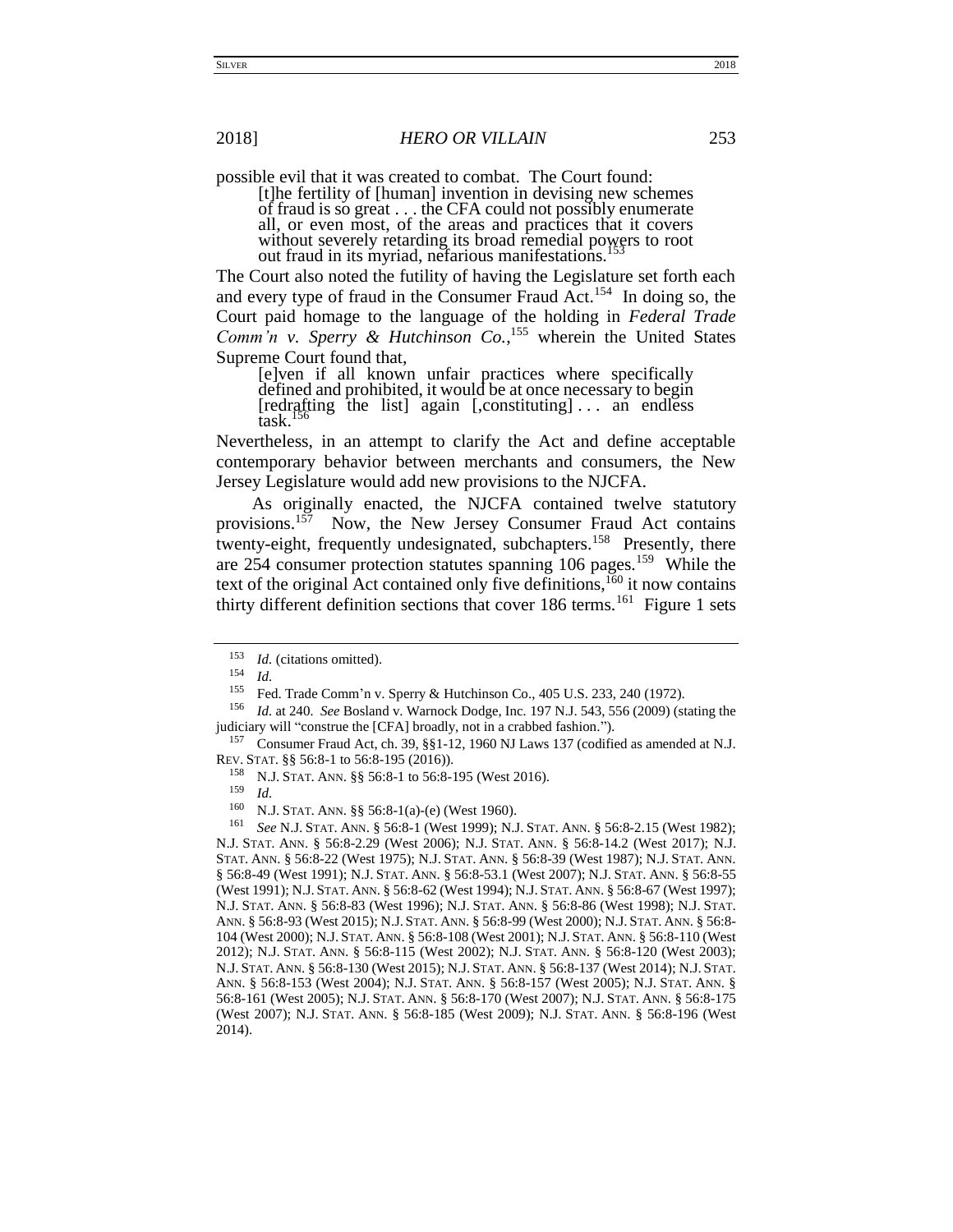forth the 298 amendments to the NJCFA since it was enacted by the Legislature.



**Figure 1: Amendments to the New Jersey Consumer Fraud Act From 1966 through 2017.**

It should come as no surprise that the expansion of the Consumer Fraud Act to permit private causes of action, treble damages and attorneys' fees contributed to the deluge of consumer protection litigation.<sup>163</sup> Consumer actions in either tort or general litigation were outnumbered by private complaints filed pursuant to the New Jersey Consumer Fraud Act. The increase in litigation from 2000 to 2009 brought with it an increase in the number of reported consumer protection decisions.<sup>164</sup> During the first decade of the twenty-first century, the number of reported decisions increased by 447 percent.<sup>165</sup> Using published decisions as a milestone for measuring the amount of consumer protection litigation, New Jersey easily exceeded the national trend.<sup>166</sup>

<sup>&</sup>lt;sup>162</sup> The NJCFA Amendments were calculated by reviewing each statute, the date that the section was proposed and amended prior to or after enactment.

 *See* Shepherd, *supra* note 7 (Regarded as a thoughtful treatment of the consequences of New Jersey's expansion of the Consumer Fraud Act).

*See* Shepherd, *supra* note 7.

<sup>&</sup>lt;sup>165</sup> *See* Shepherd, *supra* note 7.<br><sup>166</sup> Shepherd, *supra* pote 7.

Shepherd, *supra* note 7.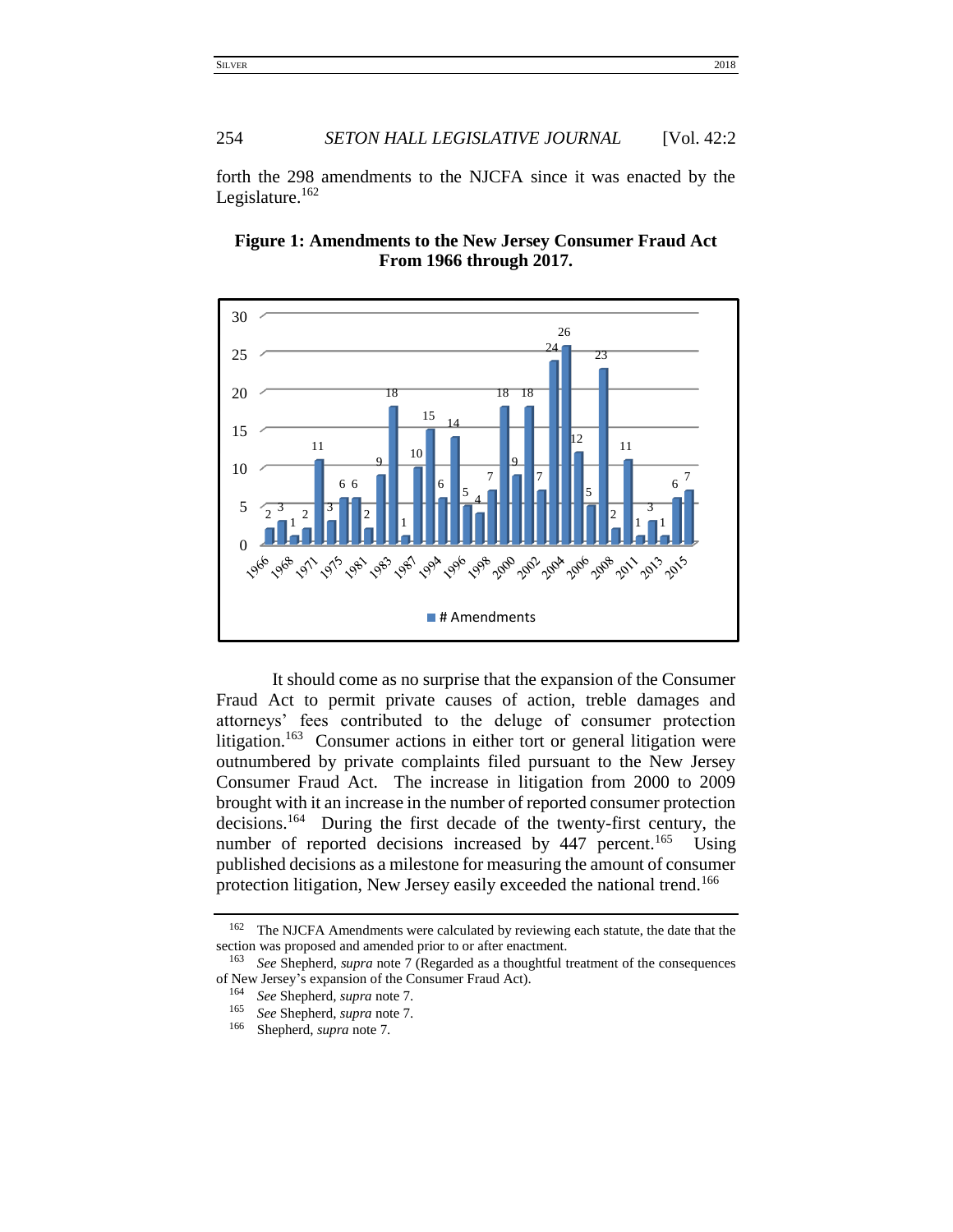2018] *HERO OR VILLAIN* 255



**Figure 2: Trends in Consumer Protection Litigation 2000-2009; New Jersey versus the National Average.**

The increase in published opinions, supports the supposition that New Jersey enjoys one of the country's strongest consumer protection acts in the country. This approach, however, is not the only method to confirm that New Jersey leads the country in "pro-plaintiff" consumer laws.

Developed in 2009, the Expected Value Index (EVI) serves as another method to determine the extent to which a statute is likely to encourage litigation.<sup>167</sup> An act may contain a significant number of statutes that make it easier for a plaintiff to prevail in an action, thereby making it more likely a plaintiff will institute their lawsuit. These types of Acts receive a high EVI score. Between 2000 and 2013, New Jersey had the largest change in EVI of the states examined.<sup>168</sup>

<sup>167</sup> JAMES C. COOPER & MATTHEW D. SIBERY, SEARLE CIV. JUST. INST., STATE CONSUMER PROTECTION ACT LITIGATION: UPDATES ON TRENDS 8 (2016).

Data from the Searle Civil Justice Institute, State Consumer Protection Acts: An Empirical Investigation of Private Litigation (Preliminary Report) 6 (2009), available at http://ssrn.com/abstract=1708175 [hereinafter Searle Study], updated to 2009.

<sup>168</sup> *Id.* at 11.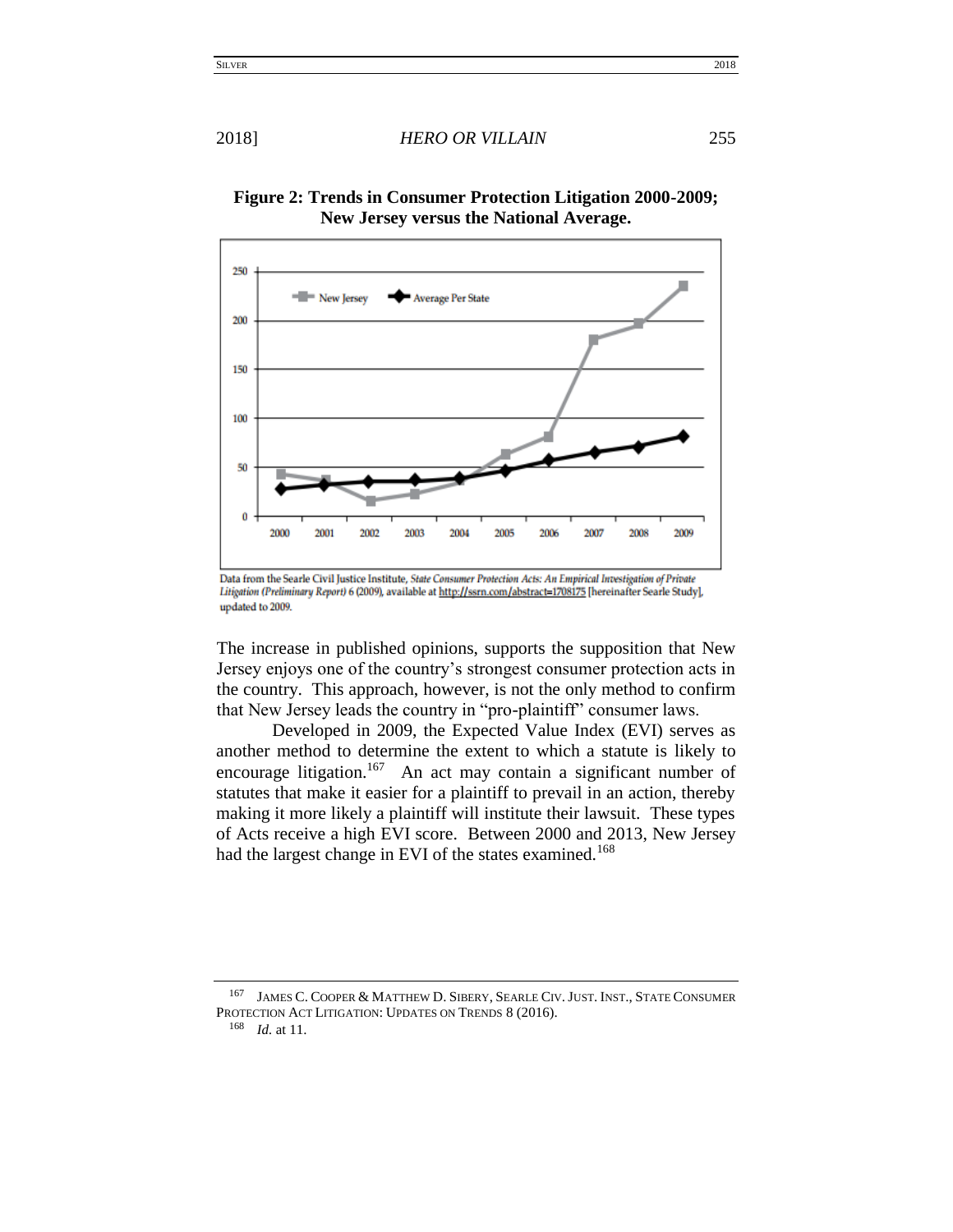# 256 *SETON HALL LEGISLATIVE JOURNAL* [Vol. 42:2]



**Figure 3. Top EVI Growth: Without Definitional Changes.**<sup>169</sup>

Despite New Jersey's high EVI score, in recent years it appears that a plateau has been reached.<sup>170</sup> The New Jersey judiciary would have an opportunity to interpret Consumer Fraud Act in the years following its passage. The judiciary would not be the only branch of government that would concern itself with various provisions of the Act.

# III. WHERE DOES THE LAW GO FROM HERE?

## <span id="page-21-1"></span><span id="page-21-0"></span>*A. The Structure of the Act.*

For over fifty years, the New Jersey Consumer Fraud Act has been amended by the Legislature in an attempt to protect consumers. In its current form, the Act looks radically different than it did when it was originally enacted by the Legislature. The Act began with twelve statutes and now contains 195 sequentially numbered statutes set forth within twenty-eight frequently undesignated subchapters.<sup>171</sup> When N.J.S.A. 56:8-2 was originally enacted, it was titled, "Unlawful Practice."<sup>172</sup> In its current form, section two now contains thirty-two separate statutes and

 $\frac{169}{170}$  *Id.* 

 $\frac{170}{171}$  *Id.* at 14. <sup>171</sup> N.J. STAT. ANN. § 56:8-1 to 56:8-195 (West 2016).<br><sup>172</sup> 8 56:9.2

 $§ 56:8-2.$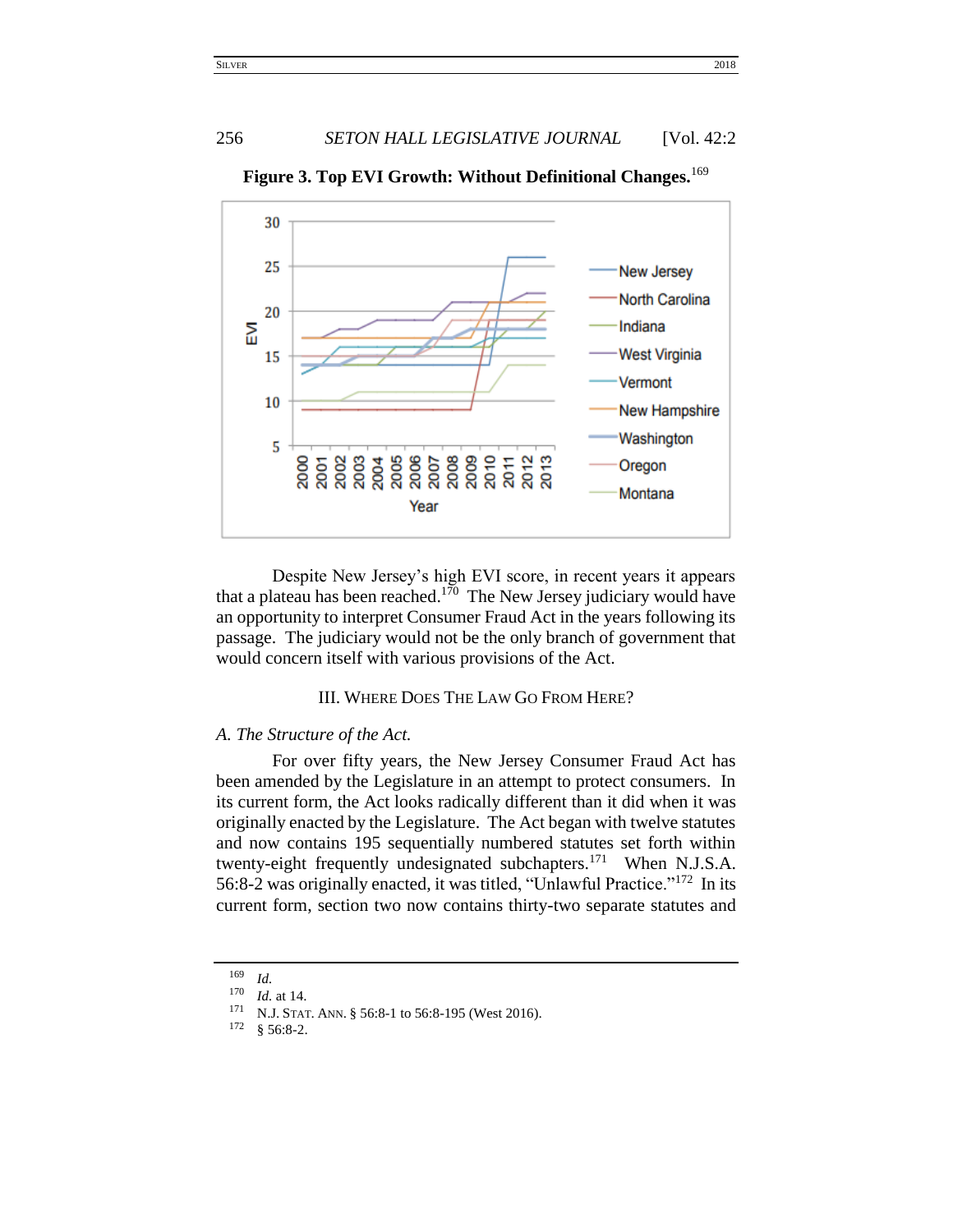two acts.<sup>173</sup> At first blush, the statutes appear to have been added chronologically; the structure of the NJCFA, however, is not that simple.

As substantive statutes were added to the Act, so too were statutes that sought to define the terms contained in the newly added code sections. The Act now contains thirty separate and distinct definition statues that define  $186$  terms.<sup>174</sup> These new sections frequently duplicate terms that have already been defined by the Act. The term "director," pertaining to the Director of the Division of Consumer Affairs in the Department of Law and Public Safety, is defined thirteen times in thirteen separate statutes within the Act.<sup>175</sup> The presence of these duplicative definitions tends to make the Act cumbersome and difficult to navigate.

To many, the arrangement of the Act is as confusing as it is redundant. It may be beneficial to reorganize the Act to clarify confusing provisions and excise redundancies. First, duplicative definitions could be eliminated in an effort to streamline and simplify the Act.<sup>176</sup> Additionally, sections of general applicability should be grouped together.<sup>177</sup> Finally, rather than being set forth in a chronological order the statutes should be organized by subject matter.<sup>178</sup>

Review of the statute by the New Jersey Law Revision Commission ("NJLRC" or "Commission") has resulted in the consideration of revisions to the structure of the New Jersey Consumer Fraud Act as follows<sup>179</sup>:

# **1. Generally applicable provisions**

a. Definitions.<sup>180</sup>

<sup>176</sup> *See* Memorandum from Susan Thatch, to the New Jersey Law Rev. Comm. 4 (Mar. 9,  $2015$ ).

 $\frac{178}{179}$  *Id.* 

*Id.* The proposed revisions represent the preliminary assessment of the statute performed by Susan Thatch. *See also* N.J. STAT. ANN. § 56:8-2.4 (West 1973).

<sup>180</sup> *See* N.J. STAT. ANN. § 56:8-1 (West 1960); N.J. STAT. ANN. § 56:8-2.15 (West 1982); N.J. STAT. ANN. § 56:8-2.29 (West 2006); N.J. STAT. ANN. § 56:8-14.2 (West 1999); N.J. STAT. ANN. § 56:8-22 (West 1975); § 56:8-39; § 56:8-49; N.J. STAT. ANN. § 56:8-53.1 (West 2007); N.J. STAT. ANN. § 56:8-55 (West 1991); § 56:8-62; § 56:8-67; N.J. STAT. ANN. § 56:8-

<sup>173</sup> § 56-2 (including the "Refund Policy Disclosure Act of 1982" (N.J.STAT. ANN. § 56:8- 2.14 (West 1982)) and the "Raincheck Policy Disclosure Act of 2006" (N.J. STAT. ANN. § 56:8-2.28 (West 2006))).

<sup>&</sup>lt;sup>174</sup> *See* Shepherd, *supra* note 7.<br><sup>175</sup> *See* NJ *STAT* ANM 8.56.9

<sup>175</sup> *See* N.J. STAT. ANN. § 56:8-22 (West 1975); N.J. STAT. ANN. § 56:8-26 (West 2008); N.J. STAT. ANN. § 56:8-39 (West 1987); N.J. STAT. ANN. § 56:8-49 (West 1991); N.J. STAT. ANN. § 56:8-62 (West 1994); N.J. STAT. ANN. § 56:8-67 (West 1995); N.J. STAT. ANN. § 56:8- 86 (West 1998); N.J. STAT. ANN. § 56:8-93 (West 1999); N.J. STAT. ANN. § 56:8-99 (West 2000); N.J. STAT. ANN. § 56:8-120 (2003); N.J. STAT. ANN. § 56:8-137 (West 2004); N.J. STAT. ANN. § 56:8-170 (West 2007); N.J. STAT. ANN. § 56:8-175 (West 2007); N.J. STAT. ANN. § 56:8-185 (West 2009).

 $\frac{177}{178}$  *Id.*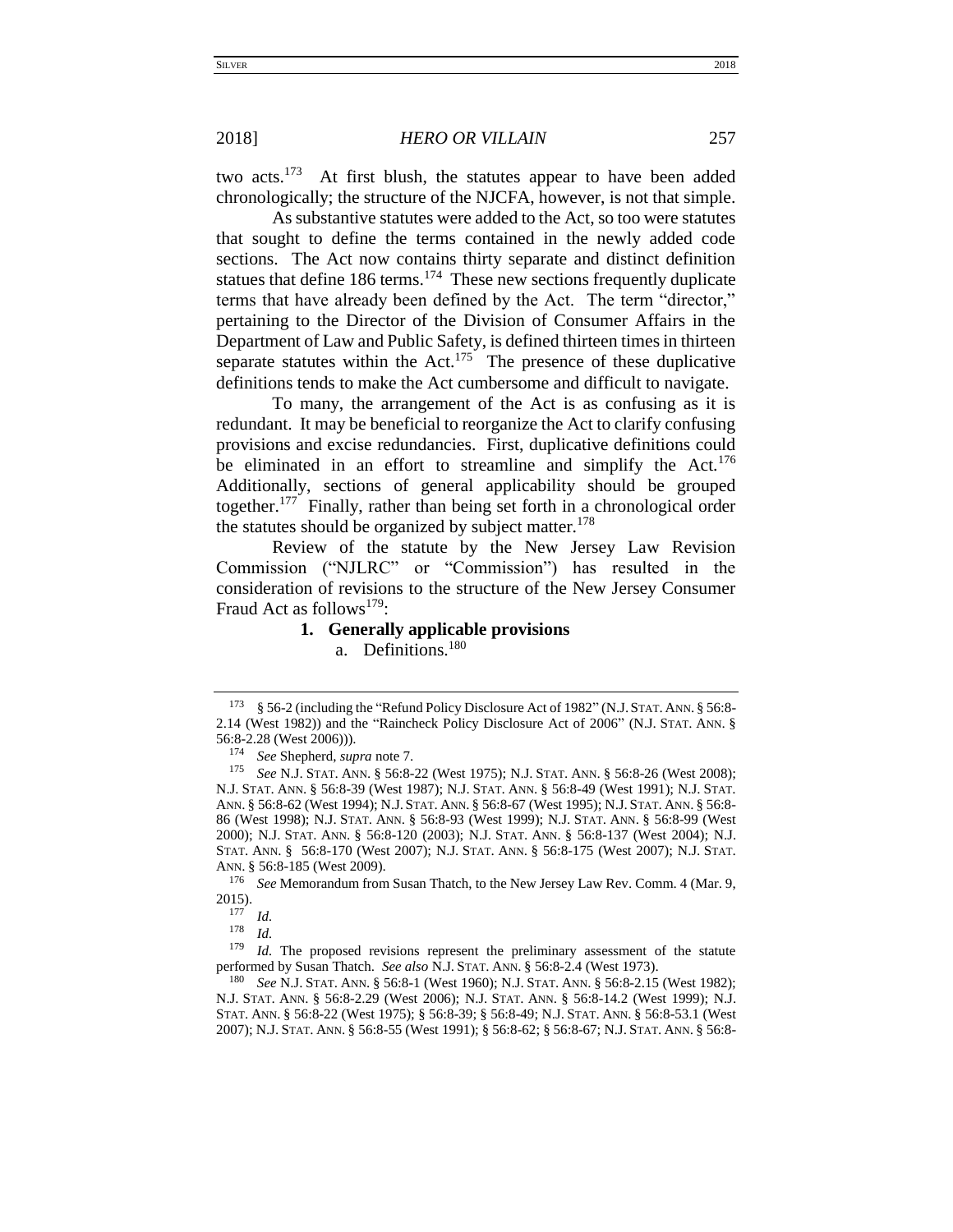## 258 *SETON HALL LEGISLATIVE JOURNAL* [Vol. 42:2

- b. General Fraud.<sup>181</sup>
- c. Remedies and Construction of the Act. 182
- d. Attorney General's Authority, Enforcement Powers, and Penalties.<sup>183</sup>
- e. Civil Cause of Action and Penalties.<sup>184</sup>
- f. Promulgation of Regulations.<sup>185</sup>
- g. Severability.<sup>186</sup>
- h. Educational Programs related to the CFA. 187
- **2. Merchandise**
	- a. Advertisement of Unassembled Merchandise as Assembled in Picture or Illustration; Prohibition.<sup>188</sup>

- <sup>181</sup> N.J. STAT. ANN. § 56:8-2 (West 1960).<br><sup>182</sup> N.J. STAT. ANN. § 56:8-2 13 (West 197
- N.J. STAT. ANN. § 56:8-2.13 (West 1979).

<sup>183</sup> N.J. STAT. ANN. §§ 56:8-3 to 14.4 (West 1960); N.J. STAT. ANN. §§ 56:8-15 to 18 (West 1971).

<sup>184</sup> § 56:8-15; N.J. STAT. ANN. § 56:8-19 (West 1971); N.J. STAT. ANN. § 56:8-20 (West 1999).

<sup>185</sup> N.J. STAT. ANN. § 56:8-2.32 (West 2006); N.J. STAT. ANN. § 56:8-14.7 (West 1999); N.J. STAT. ANN. § 56:8-24 (West 1975); N.J. STAT. ANN. § 56:8-25 (West 1975); N.J. STAT. ANN. § 56:8-28 (West 1983); N.J. STAT. ANN. § 56:8-31 (West 1983); N.J. STAT. ANN. § 56:8- 36 (West 1983); N.J. STAT. ANN. § 56:8-48 (West 1987); N.J. STAT. ANN. § 56:8-52(b) (West 1991); N.J. STAT. ANN. § 56:8-53.5 (West 2007); N.J. STAT. ANN. § 56:8-56(c) (West 1991); N.J. STAT. ANN. § 56:8-59 (West 1991); N.J. STAT. ANN. § 56:8-78 (West 1995); N.J. STAT. ANN. § 56:8-89 (West 1998); N.J. STAT. ANN. § 56:8-97 (West 1999); N.J. STAT. ANN. § 56:8- 111 (West 2002); N.J. STAT. ANN. § 56:8-118 (West 2003); N.J. STAT. ANN. § 56:8-134 (West 2003); N.J. STAT. ANN. § 56:8-138.2 (West 2014); N.J. STAT. ANN. § 56:8-147 (West 2004); N.J. STAT. ANN. § 56:8-152 (West 2004); N.J. STAT. ANN. § 56:8-165 (West 2005); N.J. STAT. ANN. § 56:8-174 (West 2007); N.J. STAT. ANN. § 56:8-180 (West 2007); N.J. STAT. ANN. § 56:8-195 (West 2009).

- <sup>186</sup> N.J. STAT. ANN. § 56:8-12 (West 1960).
- <sup>187</sup> N.J. STAT. ANN. § 56:8-14.5 (West 1995); N.J. STAT. ANN. § 56:8-14.6 (West 1999).
- N.J. STAT. ANN. § 56:8-2.4 (West 1973).

<sup>83 (</sup>West 1996); § 56:8-86; § 56:8-93; § 56:8-99; N.J. STAT. ANN. § 56:8-104 (West 2000); N.J. STAT. ANN. § 56:8-108 (West 2001); N.J. STAT. ANN. §*.* 56:8-110 (West 2002); N.J. STAT. ANN. § 56:8-115 (West 2002); §*.* 56:8-120; N.J. STAT. ANN. § 56:8-130 (West 2003); § 56:8- 137; N.J. STAT. ANN. § 56:8-153 (West 2004); N.J. STAT. ANN. § 56:8-157 (West 2005); N.J. STAT. ANN. §*.* 56:8-161 (West 2005); § 56:8-170 ; § 56:8-175; § 56:8-185; N.J. STAT. ANN. § 56:8-196 (West 2014).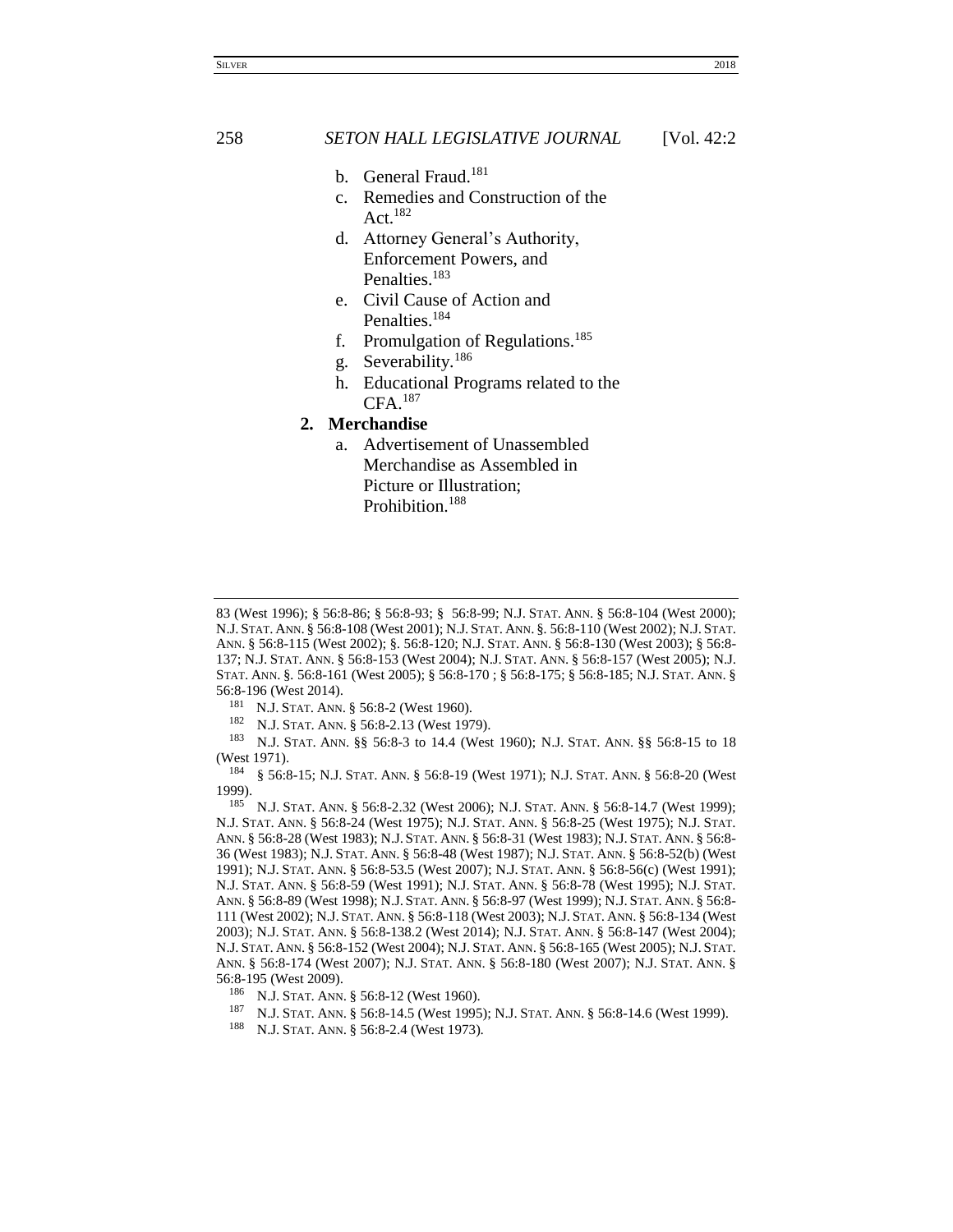b. Sale, Attempt to Sell or Offer for Sale of Merchandise Without Tag or Label with Selling Price.<sup>189</sup>

- c. Copy of Transaction or Contract; Provision to Customer.<sup>190</sup>
- d. "Going Out of Business Sale"; Time Limits.<sup>191</sup>
- e. Refund Policy Disclosure Act.<sup>192</sup>
- f. Solicitation of Used Goods or Wares by Profit-Making Enterprise; Disclosures.<sup>193</sup>
- g. Misrepresentation of Geographic Origin or Location of Merchandise.<sup>194</sup>
- h. Raincheck Policy Disclosure Act.<sup>195</sup>
- i. Unit Price Disclosure Act.<sup>196</sup>
- j. Resale of Tickets. $197$
- k. Health Clubs.<sup>198</sup>
- l. Child Product Safety.<sup>199</sup>
- m. Information Services.<sup>200</sup>
- n. Change in Telecommunications Services Providers.<sup>201</sup>
- o. Pet Purchase Protection Act.<sup>202</sup>
- p. Unlawful Selling of Certain Merchandise at Excessive Price During a State of Emergency.<sup>203</sup>

- N.J. STAT. ANN. §§ 56:8-39 to 56:8-48 (West 1987).
- 199 N.J. STAT. ANN.  $\S$ § 56:8-49 to 56:8-53.5 (West 1991).<br>200 N.J. STAT. ANN. 88.56:8.54 to 56:8.60 (West 1991).
- <sup>200</sup> N.J. STAT. ANN. §§ 56:8-54 to 56:8-60 (West 1991).<br><sup>201</sup> N J. STAT. ANN. §§ 56:8-86 to 56:8-91 (West 1998). N.J. STAT. ANN. §§ 56:8-86 to 56:8-91 (West 1998).
- 
- 202 N.J. STAT. ANN. §§ 56:8-92 to 56:8-97 (West 1999).<br>203 N.J. Stat. ANN. §§ 56:8-107 to 56:8-109 (West 200 <sup>203</sup> N.J. STAT. ANN. §§ 56:8-107 to 56:8-109 (West 2001).

<sup>&</sup>lt;sup>189</sup> N.J. STAT. ANN. § 56:8-2.5 (West 1973); N.J. STAT. ANN. § 56:8-2.6 (West 1973).<br><sup>190</sup> N.J. STAT. ANN. § 56:8-2.22 (West 1982).

<sup>&</sup>lt;sup>190</sup> N.J. STAT. ANN. § 56:8-2.22 (West 1982).<br><sup>191</sup> N.J. STAT. ANN. § 56:9.2.8 (West 1970).

<sup>&</sup>lt;sup>191</sup> N.J. STAT. ANN. § 56:8-2.8 (West 1979).<br><sup>192</sup> N.J. STAT. ANN. §§ 56:8-2.14 to 56:8-2.2

N.J. STAT. ANN. §§ 56:8-2.14 to 56:8-2.21 (West 1982).

<sup>&</sup>lt;sup>193</sup> N.J. STAT. ANN. § 56:8-2.23 (West 1985).

<sup>&</sup>lt;sup>194</sup> N.J. STAT. ANN. § 56:8-2.25 (West 1997).<br><sup>195</sup> N.J. STAT. ANN. <sup>8.8</sup> 56:8.2.23 to 56:8.2.232

N.J. STAT. ANN. §§ 56:8-2.28 to 56:8-2.32 (West 2006).

<sup>196</sup> N.J. STAT. ANN. §§ 56:8-21 to 56:8-25 (West 1975).<br>197 N.J. STAT. ANN. §§ 56:9, 26 to 56:9, 28 (Wast 2008).

<sup>&</sup>lt;sup>197</sup> N.J. STAT. ANN. §§ 56:8-26 to 56:8-38 (West 2008).<br><sup>198</sup> N J STAT, ANN. §§ 56:8-39 to 56:8-48 (West 1987).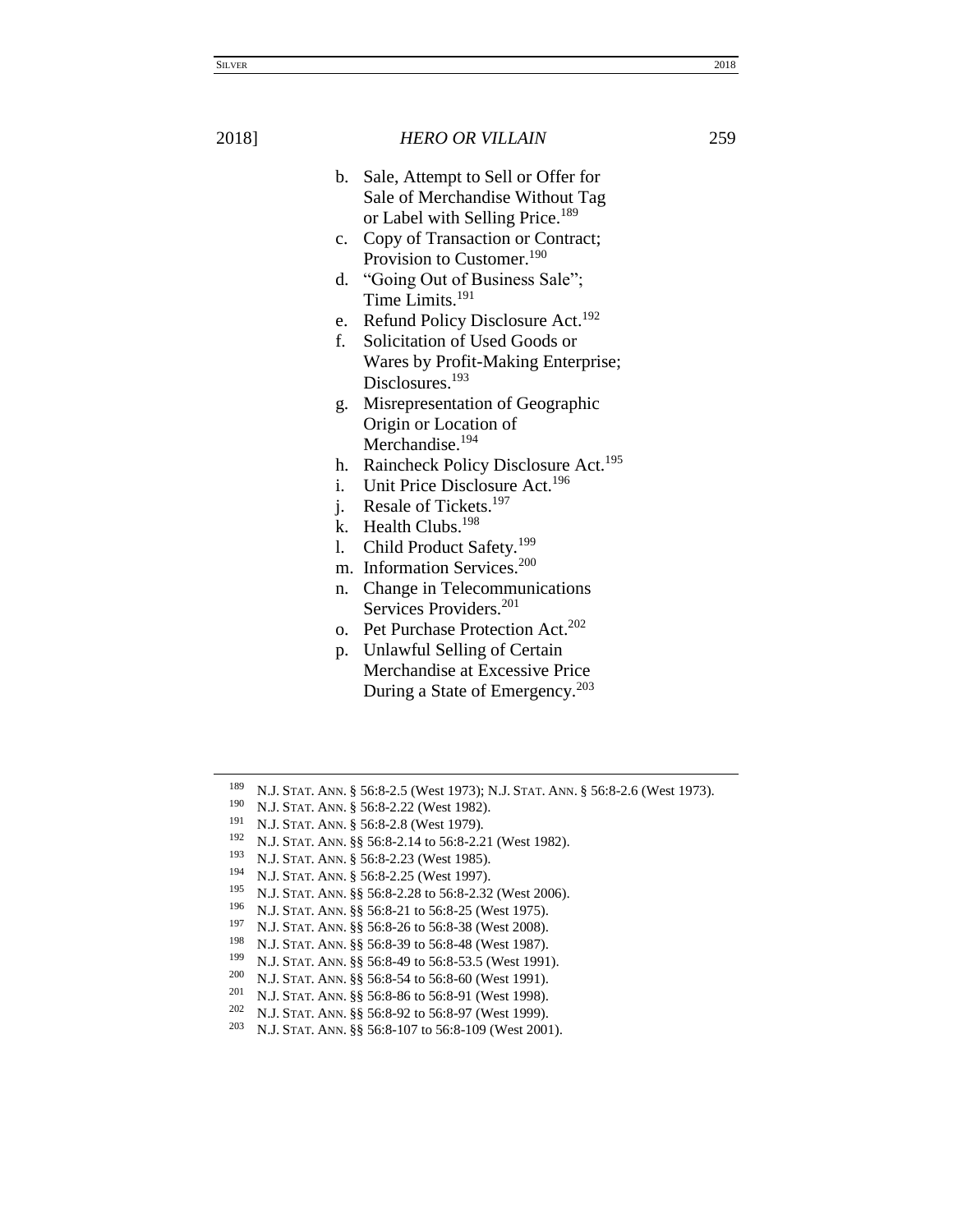## 260 *SETON HALL LEGISLATIVE JOURNAL* [Vol. 42:2

- q. Gift Certificate or Card; Value; Expiration; Dormancy Fee; Balance Under Five Dollars; Penalty.<sup>204</sup>
- r. Prepaid Calling Cards and Services.<sup>205</sup>

## **3. Food and Drugs**

- a. Sale of Non-Prescription Drugs, Infant Formula and Baby Food Beyond Expiration Date.<sup>206</sup>
- b. Halal Food Consumer Protection Act.<sup>207</sup>
- c. Kosher Food Consumer Protection Act.<sup>208</sup>
- d. Misrepresentation of Identity of Food in Menus or Advertisements of Eating Establishments.<sup>209</sup>
- e. Unsolicited Credit Cards and Checks<sup>210</sup>
- **4. Cars**
	- a. Sale of Used Cars. 211
	- b. Motor Vehicle Window Tinting.<sup>212</sup>
	- c. Sale of Vehicle Protection Product Warranties.<sup>213</sup>

# **5. Construction**

- a. Contractors' Registration Act.<sup>214</sup>
- b. Contractors' Contracts; Required Terms and Conditions.<sup>215</sup>
- **6. Employment and Conditions of**
	- a. Temporary Help Services.<sup>216</sup>

<sup>205</sup> N.J. STAT. ANN. §§ 56:8-175 to 56:8-181 (West 2007).

<sup>204</sup> N.J. STAT. ANN. §§ 56:8-110 to 56:8-112 (West 2012).

<sup>&</sup>lt;sup>206</sup> N.J. STAT. ANN. § 56:8-2.27 (West 1998).

N.J. STAT. ANN. §§ 56:8-98 to 56:8-103 (West 2000).

<sup>208</sup> N.J. STAT. ANN. §§ 56:8-61 to 56:8-66 (West 1994).

<sup>209</sup> N.J. STAT. ANN. §§ 56:8-2.9 to 56:8-2.12 (West 1979).

<sup>&</sup>lt;sup>210</sup> N.J. STAT. ANN. §§ 56:8-153 to 56:8-156 (West 2004).<br><sup>211</sup> N.J. STAT. ANN. §§ 56:8-67 to 56:8-80 (West 1997).

N.J. STAT. ANN. §§ 56:8- 67 to 56:8-80 (West 1997).

<sup>&</sup>lt;sup>212</sup> N.J. STAT. ANN. § 56:8-117 (West 2003); N.J. STAT. ANN. § 56:8-118 (West 2003).<br><sup>213</sup> N.J. STAT. ANN. § 56:8-167 (West2007).

N.J. STAT. ANN. § 56:8-167 (West2007).

<sup>214</sup> N.J. STAT. ANN. §§ 56:8-136 to N.J. STAT. ANN. § 56:8-152 (West 2004).

 $\frac{215}{216}$  *Id.*<br> $\frac{1}{N}$ 

<sup>216</sup> N.J. STAT. ANN. §§ 56:8-1.1 to N.J. STAT. ANN. § 56:8.2 (West 2007).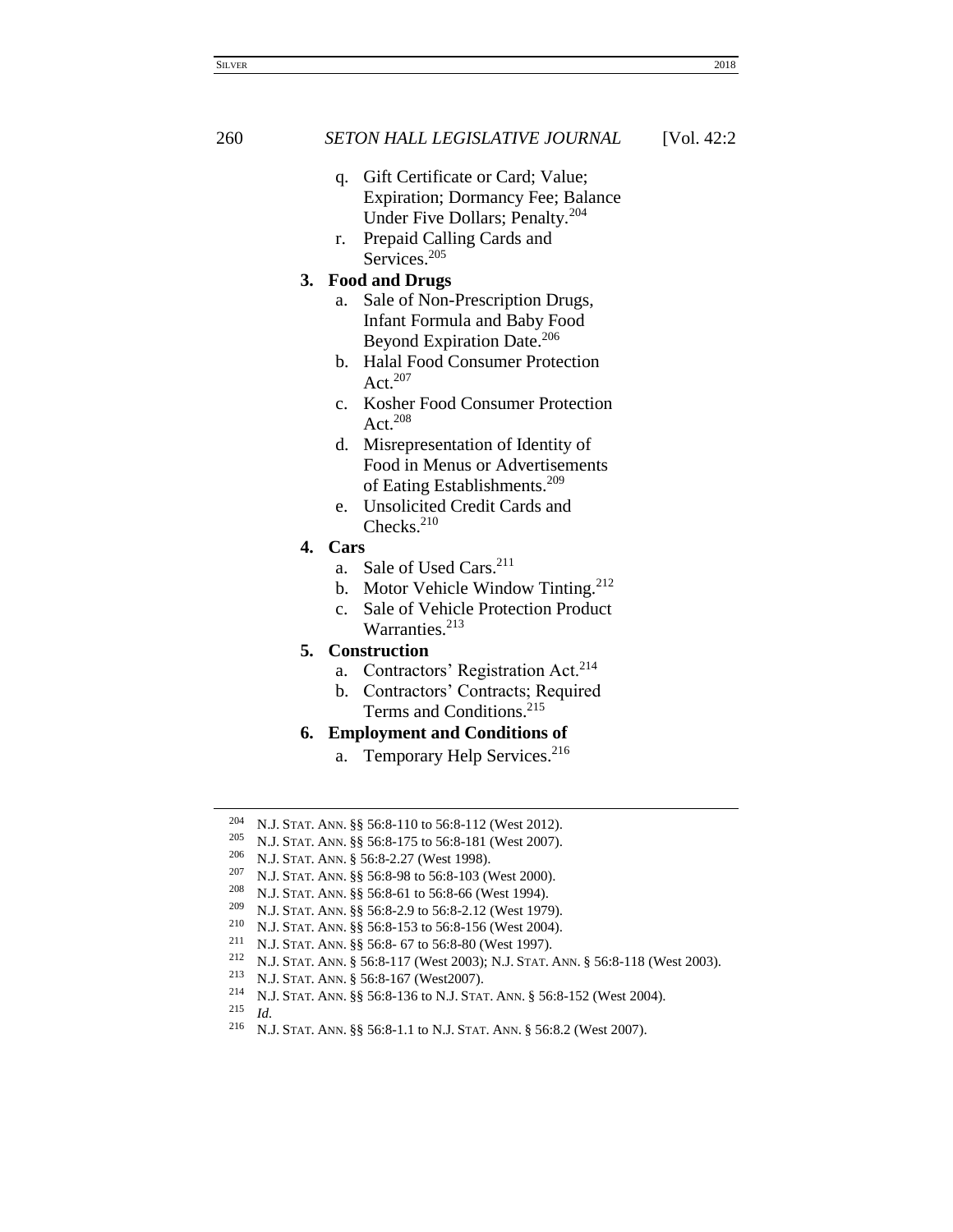- b. International Labor Matching.<sup>217</sup>
- c. Industrial Hygienist Truth in Advertising Act. 218
- d. Exemption from Consumer Fraud Law, Certain Real Estate Licensees.<sup>219</sup>

## **7. Fraudulent and Unlawful Practices**

- a. Operation Simulating Governmental Agency as Unlawful Practice.<sup>220</sup>
- b. Scheme to Not Sell Item or Service Advertised.<sup>221</sup>
- c. Notification to Person that He Has Won Prize and Requiring Him to Perform Act.<sup>222</sup>
- d. Solicitation of Funds or Contributions, or Sale or Offer for Sale of Goods or Services Under False Representation of Solicitation for Charitable or Nonprofit Organization or of Benefit for Handicapped Persons.<sup>223</sup>
- e. Senior Citizens; Home Solicitation for Certain Loans Prohibited.<sup>224</sup>
- f. Safety Professional Truth in Advertising Act.<sup>225</sup>
- g. Telemarketing Calls.<sup>226</sup>
- h. Unsolicited Advertisements Over Telephone Lines.<sup>227</sup>

<sup>217</sup> N.J. STAT. ANN. §§ 56:8-185 to N.J. STAT. ANN. § 56:8-195 (West 2009).

<sup>218</sup> N.J. STAT. ANN. §§ 56:8-81 to N.J. STAT. ANN. § 56:8-85 (West 1996).

<sup>219</sup> N.J. STAT. ANN. § 56:8-19.1 (West 2004).

<sup>220</sup> N.J. STAT. ANN. § 56:8-2.1 (West 1968).

<sup>221</sup> N.J. STAT. ANN. § 56:8-2.2 (West 1969).

<sup>222</sup> N.J. STAT. ANN. § 56:8.2.3 (West 1969).

<sup>&</sup>lt;sup>223</sup> N.J. STAT. ANN. § 56:8-2.7 (West 2017).

<sup>224</sup> N.J. STAT. ANN. §§ 56:8-104 to 56:8-106 (West 2000).<br>225 N.J. STAT. ANN. §§ 56:8-113 to 56:8-116 (West 2002).

<sup>225</sup> N.J. STAT. ANN. §§ 56:8-113 to 56:8-116 (West 2002).

<sup>226</sup> N.J. STAT. ANN. §§ 56:8-119 to 56:8-135 (West 2003).<br>227 N.J. STAT. ANN. §§ 56:8-157 to 56:8-160 (West 2005).

N.J. STAT. ANN. §§ 56:8-157 to 56:8-160 (West 2005).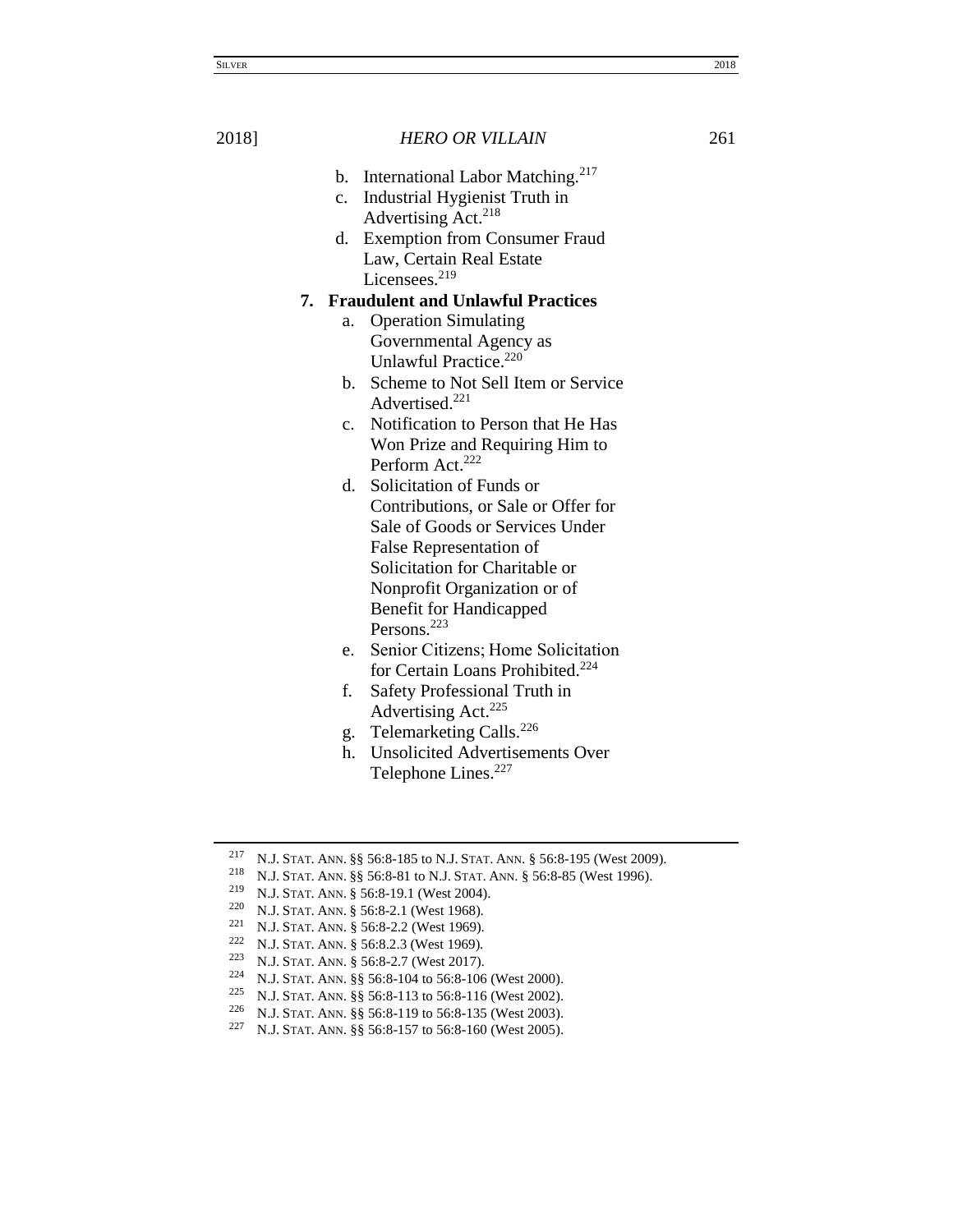- i. Security of Personal Information.<sup>228</sup>
- j. Internet Dating Safety Act.<sup>229</sup>

The proposed structural reorganization would clarify and simplify the Act making it easier for practitioners and laypersons to navigate and understand.

### <span id="page-27-0"></span>*B. Substantive Changes to the Act*

New Jersey's case law pertaining to the NJCFA navigates the broad concepts set forth in the Act. In the absence of an extensive legislative history,  $230$  the judiciary has been called upon to interpret significant aspects of the Act, including: pre-suit demand for a refund; the extraterritorial application of the Act to nationwide class actions; feeshifting for technical violations;<sup>231</sup> and mandatory treble damages.<sup>232</sup> Recently, legislation has been introduced in an effort to amend or codify the aforementioned issues. $233$ 

Over the past several years, bills regarding the Consumer Fraud Act have been introduced in the Legislature. The bills identified in this Article that were introduced in prior legislative sessions have not yet moved through the legislative process nor have they been enacted. The bills introduced in the 2018-2019 legislative session have not had the opportunity to move through the process as of publication. As a result, although the Commission does not generally work in areas that are a current focus of the Legislature, the fact that the legislative proposals currently under consideration do not comprehensively address all the issues the NJLRC has reviewed means that the NJLRC has continued to work in the area of consumer fraud with the expectation of furnishing a "Final Report" to the Legislature, that supplements and supports the work being done by that august body.

<sup>228</sup> N.J. STAT. ANN. §§ 56:8-161 to 56:8-166 (West 2006).

<sup>229</sup> N.J. STAT. ANN. §§ 56:8-168 to 56:8-174 (West 2007).

<sup>&</sup>lt;sup>230</sup> Skeer v. EMK Motors, Inc., 187 N.J. Super. 465, 471 (N.J. Super. Ct. App. Div. 1982).<br><sup>231</sup> B J M, Inculation & Constr. Inc. y. Evans. 287 N.J. Super. 513, 517 (N.J. Super. Ct.

<sup>231</sup> B.J.M. Insulation & Constr., Inc. v. Evans, 287 N.J. Super. 513, 517 (N.J. Super. Ct. App. Div. 1996).<br> $^{232}$  N I S A

<sup>&</sup>lt;sup>232</sup> N.J.S.A. 56:8-19 (2016).<br><sup>233</sup> Assemb 303 218th Leg

<sup>233</sup> Assemb. 303, 218th Leg., 1st Sess. (N.J. 2018); *see also* Assemb. 1556, 218th Leg., 1st Sess. (N.J. 2018) (discussing proposed revisions to regarding the pre-suit demand requirement under certain circumstances).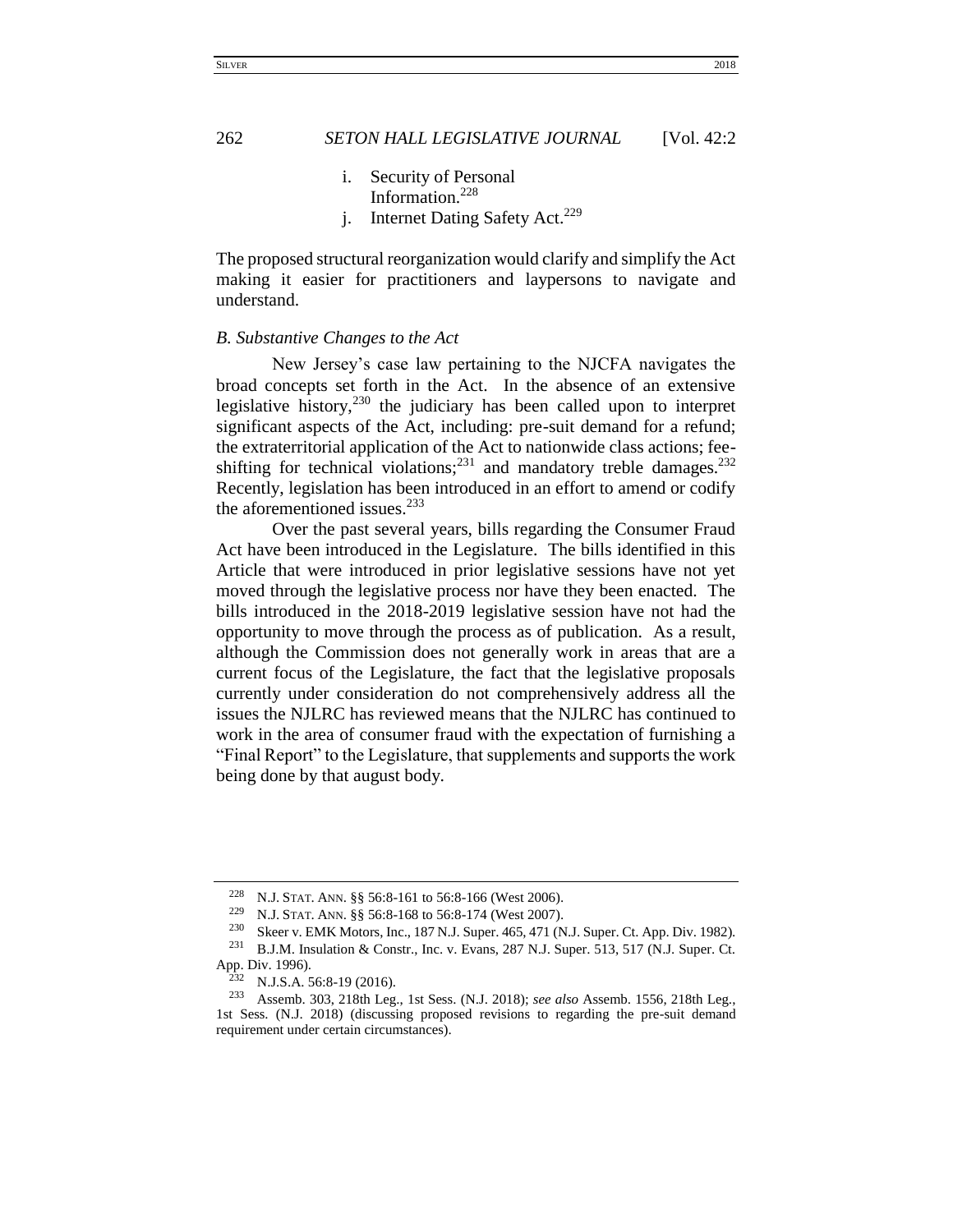## <span id="page-28-0"></span>*C. Plaintiff's Pre-Suit Demand*

In *Bosland v. Warnock Dodge, Inc.*<sup>234</sup> a consumer purchased a vehicle from an automobile dealer. At the time of her purchase, the buyer was unaware that the seller had included undisclosed service fees in her registration paperwork.<sup>235</sup> Rather than seek a refund of these fees, the buyer filed a complaint against the defendant and alleged a violation of the Consumer Fraud Act.<sup>236</sup> In dismissing the plaintiff's complaint, the trial court found that "she never complained about these charges . . . [and] these fees were Defendant<sup>['</sup>]s profit . . . paid without objection."<sup>237</sup> The Appellate Division disagreed with the lower court's dismissal of the plaintiff's cause of action and explicitly rejected the premise that a presuit demand was required in order to sustain an action under the NJCFA.<sup>238</sup> The defendant's petition for certification, on the issue of whether a pre-suit demand was an essential prerequisite for a CFA claim was granted by the New Jersey Supreme Court.<sup>239</sup>

In reviewing this matter, the Court examined the plain language of the Consumer Fraud Act.<sup>240</sup> The Court explicitly found that: "[t]he plain language of the CFA [did] not . . . impose upon any putative plaintiff the requirement that he or she first seek a remedy directly from the offending merchant." Rather, "any person who suffers an ascertainable loss" resulting from a defendant's violation of the CFA may file an action.<sup>241</sup> The Court went on to find that reading a pre-suit demand requirement into the Act could conceivably "permit practices that the statute was designed to deter ... to continue unabated and unpunished." $242$  Given the clear legislative intent to "empower consumers to seek to secure relief for themselves and for others who may not be aware that they have been victimized," the court refused to adopt this requirement. $243$ 

The Court acknowledged that it could imagine circumstances in which a pre-suit demand for relief might be appropriate.<sup>244</sup> Unwavering in its holding, the Court explained that "the language and intent of the

<sup>234</sup> Bosland v. Warnock Dodge, Inc., 197 N.J. 543, 543 (2009).<br>
235 *M* at 549

*Id.* at 548.

 $\frac{236}{237}$  *Id.* 

 $\frac{237}{238}$  *Id.* at 549.

 $\frac{238}{239}$  *Id.* at 550.

 $\frac{239}{240}$  *Id.* 

<sup>&</sup>lt;sup>240</sup> *Bosland*, 197 N.J. at 557.

 $\frac{241}{242}$  *Id.* 

 $\frac{242}{243}$  *Id.* at 561.

 $\frac{243}{244}$  *Id.* 

*Id.* at 562.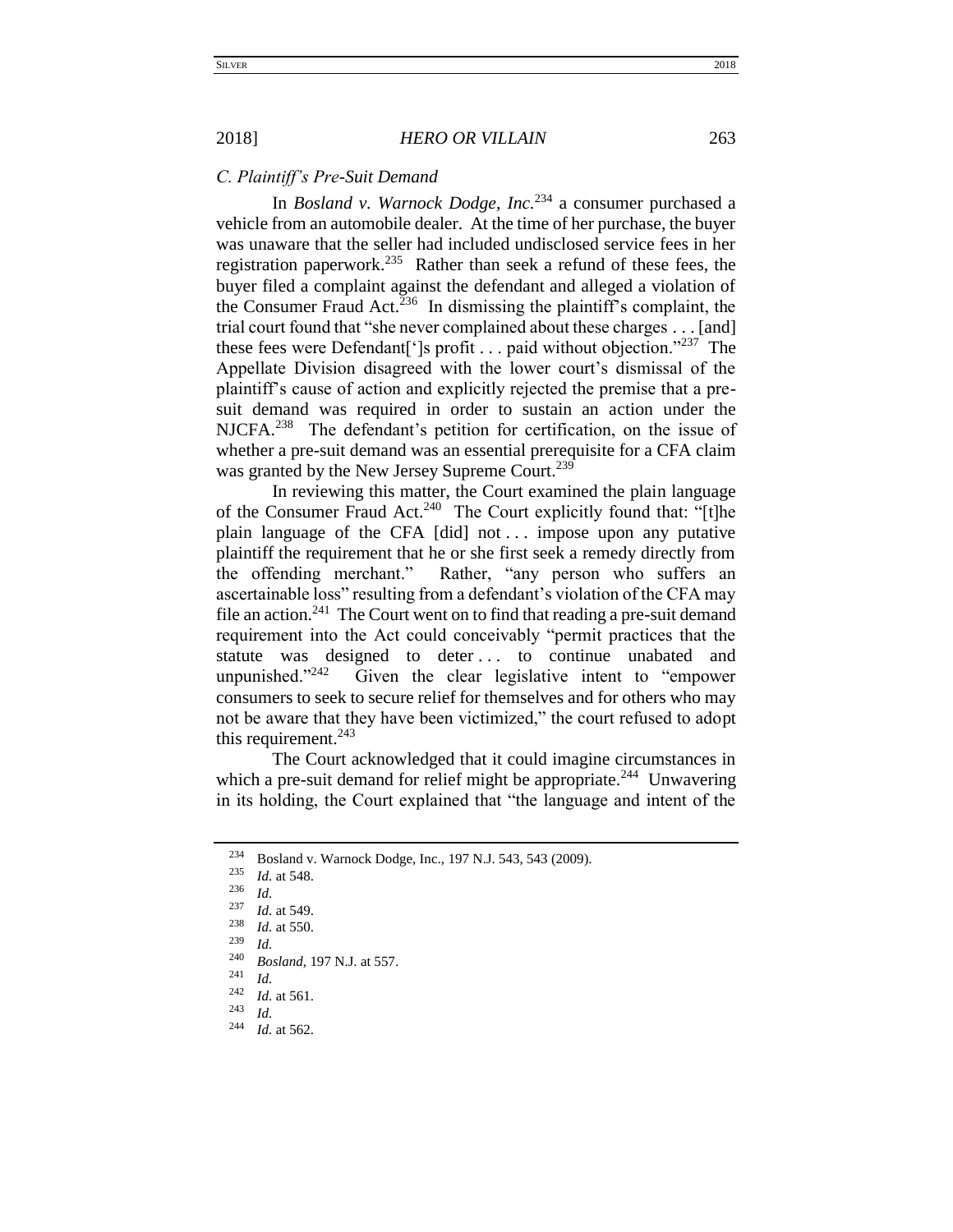statute are clear . . . its purposes are plain" and that the requirement of a pre-suit demand for relief, "call[s] for an examination and weighing of public policy considerations not within the language of the CFA itself."<sup>245</sup> In affirming the decision of the Appellate Court, the Supreme Court advised the defendants that the requirement of a pre-suit demand for a refund involved, "an examination and a weighing of public policy considerations that ... are [reserved] for the Legislature.<sup>246</sup> Such a consideration follows.

264 *SETON HALL LEGISLATIVE JOURNAL* [Vol. 42:2

It appears that, after examining the subject matter and weighing the public policy considerations set forth in *Bosland*, Assembly Bills  $A303^{247}$  and  $A1556^{248}$  were pre-filed for introduction during the 2018-2019 legislative session. Each bill seeks to amend N.J. Rev. Stat. § 56:8- 19. Although these two bills vary slightly in their approach, both require an aggrieved consumer issue a pre-suit demand for a refund upon the seller. These bills seek to avoid the use of the NJCFA to punish merchants for accidental violations of the Act or honest mistakes made during the course of a consumer transaction. Furthermore, the requirement that a plaintiff file a pre-suit demand for relief appears to be consistent with New Jersey's long-standing policy requiring plaintiffs to seek "mitigation" in all cases involving claims for damages.<sup>249</sup>

## <span id="page-29-0"></span>*D. "Only In New Jersey"*

As a state with some of the strongest remedies for consumers, the possibility exists that out-of-state litigants may wish to avail themselves of New Jersey's Consumer Protection statutes.<sup>250</sup> The traditional rule is that litigation is conducted on behalf of the individual named parties

<sup>245</sup> *Id.*

<sup>&</sup>lt;sup>246</sup> *Bosland*, 197 N.J. at 562.<br><sup>247</sup> Assemb <sup>202</sup>, 218th Leg

<sup>&</sup>lt;sup>247</sup> Assemb. 303, 218th Leg., 1st Sess. (N.J. 2018).<br><sup>248</sup> Assemb. 1556, 218th Leg., 1st Sess. (N.J. 2019).

Assemb. 1556, 218th Leg., 1st Sess. (N.J. 2018).

<sup>249</sup> *See, e.g.*, State by Comm'r of Transp. v. Weiswasser*,* 149 N.J. 320 (1997) (finding condemnee seeking severance damages in partial-taking condemnation action has duty to mitigate those damages); Martin Marietta Corp. v. New Jersey Nat'l Bank*,* 653 F.2d 779 (3d Cir. 1981) (remanding an action against bank for wrongful conversion of sand to determine whether buyer reasonably discharged their duty to mitigate damages under New Jersey law for lost profits); Fanarjian v. Moskowitz*,* 237 N.J. Super. 395 (N.J. Super. Ct. App. Div. 1989) (stating commercial landlords have duty to mitigate damages.); Frank Stamato & Co. v. Borough of Lodi, 4 N.J. 14, 21 (1950) (involving the requirement to mitigate damages in a contract action); Ostrowski v. Azzara, 111 N.J. 429, 437 (1988) (analyzing the mitigation of damages in a tort action); Covino v. Peck, 233 N.J. Super. 612, 616 (N.J. Super. Ct. App. Div. 1989); Stark v. Nat'l Research and Design Corp., 33 N.J. Super. 315, 323 (N.J. Super. Ct. App. Div.1954) (illustrating breach of an agreement for assignment of lease of business premises).

<sup>250</sup> *See* Shepherd, *supra* note 7, at 18.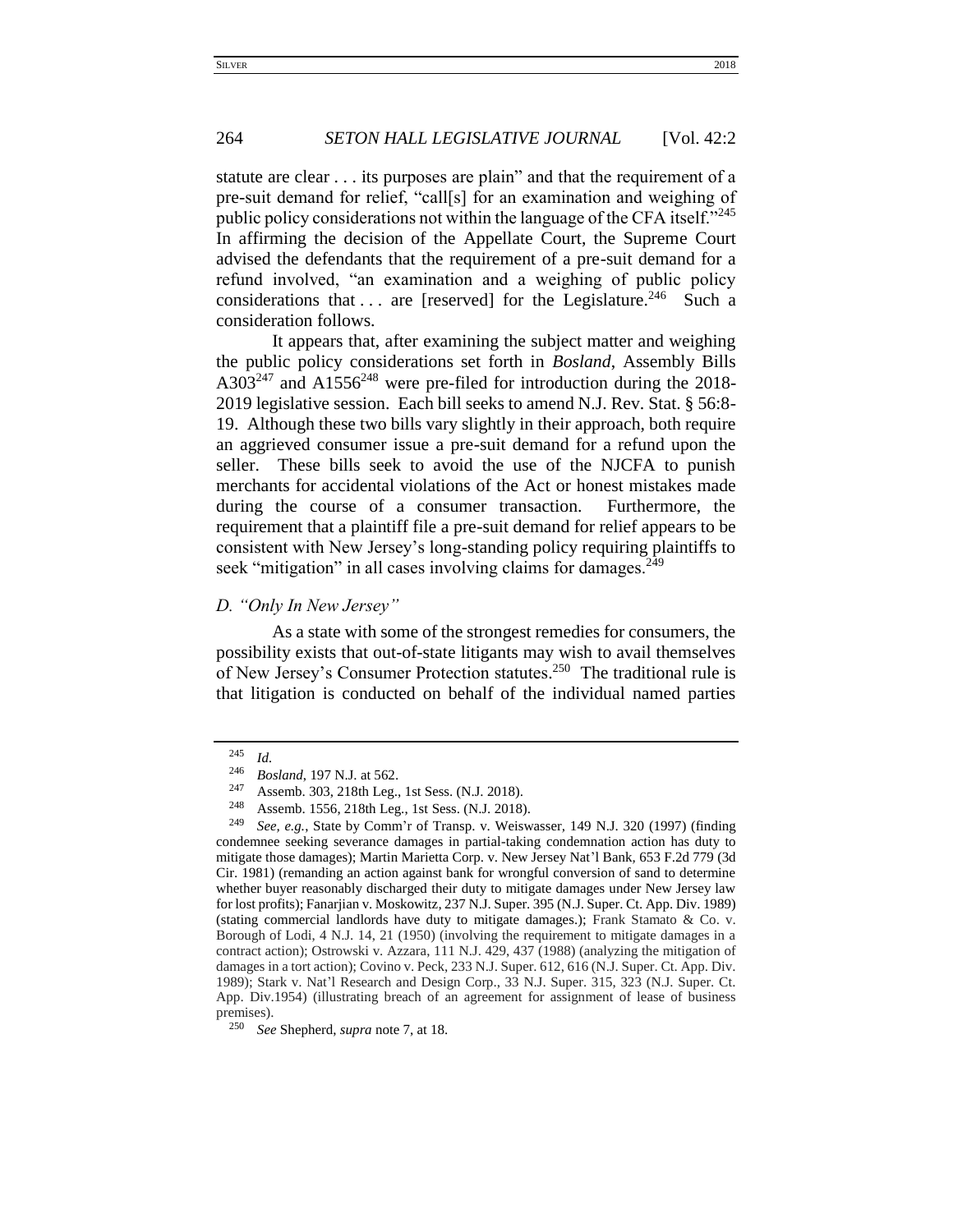only.<sup>251</sup> If, however, a litigant believes that his or her claim against a corporation is too small or the expense of prosecuting such a claim is too large, they may seek to initiate class action litigation.<sup>252</sup> If specific requirements are met,<sup>253</sup> a trial court may certify a class action in order to equalize the ability of the claimants to, "prepare and pay for the advocacy of their rights."<sup>254</sup> To the consternation of the business community, New Jersey courts have determined that class actions are one mechanism that a plaintiff may employ in order to litigate consumer fraud actions.<sup>255</sup>

In *International Union of Operating Engineers Local No. 68 v. Merck & Co., Inc.,* the New Jersey Supreme Court found that the frequency of nationwide class certification is rare.<sup>256</sup> The scrutiny that potential plaintiffs are required to undergo in order to be certified as a nationwide class frequently results in the denial of class certification.<sup>257</sup> The Court also noted that, "[the] application of the law of a single state to all members of such a class is even more rare."<sup>258</sup> Under the right circumstances, however, the possibility remains that the size of a class could be expanded to include non-New Jersey residents whenever a New Jersey corporation is a defendant.

In an attempt to narrow the use of the New Jersey Consumer Fraud Act by out-of-state litigants or nationwide classes, legislation has been introduced that would limit the Act solely to New Jersey residents.<sup>259</sup> Under the proposed legislation, the New Jersey Consumer Fraud Act would "apply only to New Jersey residents, or to transactions that take place in the State."<sup>260</sup> Clarifying the extraterritorial application of the NJCFA would make it clear that the purpose of the Act is to protect New Jersey consumers.<sup>261</sup> The proposed legislation would not, however,

 $\frac{255}{256}$  *Id.* 

 $\frac{258}{259}$  *Id.* 

 $\frac{260}{261}$  *Id.* 

<sup>&</sup>lt;sup>251</sup> Dugan v. TGI Fridays, Inc., 231 N.J. 24, 46 (2017).<br><sup>252</sup> Id. at 46: see Frink v. Picob Corp., 365 N.J. Super, 5

<sup>252</sup> *Id.* at 46; *see* Frink v. Ricoh Corp., 365 N.J. Super. 520, 520 (N.J. Super. Ct. Law Div.  $2003$ ).<br> $253$ 

<sup>253</sup> A discussion of the requirements necessary to certify a class action are beyond the scope of this note. *See* N.J. STAT. ANN. § 4:32-1(a); *see generally* PAUL DEPETRIS, N.J. CONSUMER FRAUD ACT  $&$  FORMS 1 (2017) (discussing class actions in the context of the Consumer Fraud Act).

<sup>&</sup>lt;sup>254</sup> *Frink*, 365 N.J. Super. at 537.

Int'l Union of Operating Engineers Local No. 68 Welfare Fund v. Merck & Co., Inc. 192 N.J. 372, 394 n.3 (2007).

<sup>257</sup> *See id.* Beegal v. Park West Gallery*,* 394 N.J. Super. 98, 98 (N.J. Super. Ct. App. Div. 2007)*;* Hannan v. Weichert South Jersey*,* No. A-5525-05T5, 2007 N.J. Super. Unpub. LEXIS 1238, at \*35-36 (N.J. Super. Ct. App. Div. April 17, 2007).<br><sup>258</sup>  $H$ 

<sup>&</sup>lt;sup>259</sup> Assemb. 303, 218th Leg., 1st Sess., at § 2 (N.J. 2018).

<sup>261</sup> *See* Shepherd, *supra* note 7, at 18.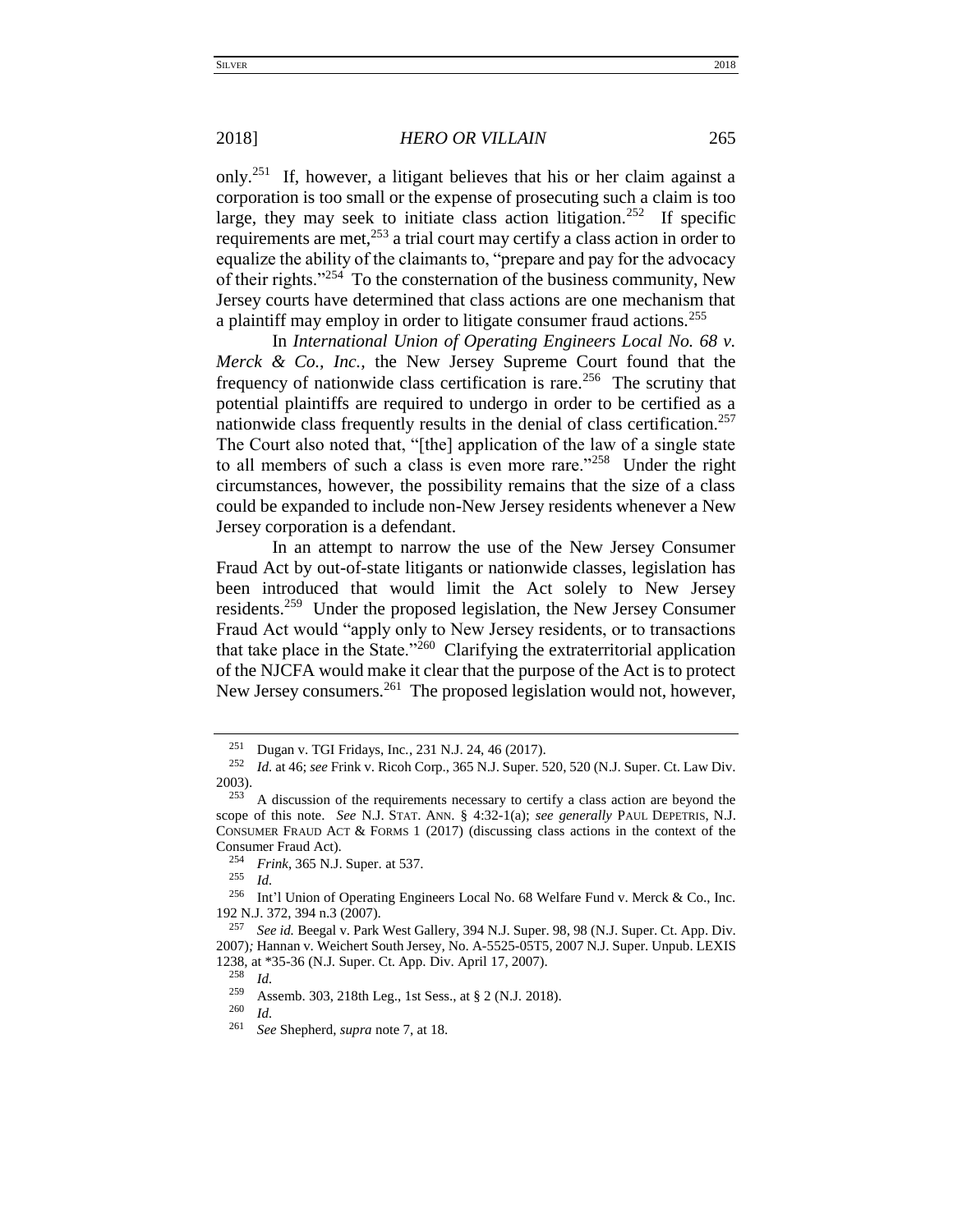eliminate an out-of-state consumer's cause of action, in either contract or tort, against a New Jersey based company.

## <span id="page-31-1"></span><span id="page-31-0"></span>*E. Treble Damages; Fee Awards For Technical Violations.*

## i. Treble Damages

Since 1971, individual consumers have been permitted to bring private actions to recover refunds and treble damages for violations of the New Jersey Consumer Fraud Act. $262$  To be eligible to collect treble damages, a plaintiff must prove that the defendant's conduct was unlawful and demonstrate an ascertainable  $loss<sup>263</sup>$  In addition, the claimant must also establish "a causal relationship between the unlawful conduct and the ascertainable loss."<sup>264</sup> If a plaintiff is successful in proving all three of the aforementioned elements then the award of legal and/or equitable relief, treble damages and reasonable attorney's fees are mandatory.<sup>265</sup> For the purpose of imposing treble damages, the NJCFA does not discriminate between a nefarious merchant and one who was acting in good faith with no intent to defraud a consumer.

<span id="page-31-2"></span>ii. Technical Violations

In New Jersey, if a consumer-fraud plaintiff is able to prove both an unlawful practice under the NJCFA and an ascertainable loss then an award of treble damages and attorneys' fees is mandatory under N.J. Rev. Stat.  $§$  56:8-19.<sup>266</sup> The compulsory language of the statute would be tested in a case involving a "technical" violation of the New Jersey Consumer Fraud Act.

The defendant in *BJM Insulation & Construction, Inc. v. Evans*, <sup>267</sup> having been sued for an alleged breach of a home repair contract, denied the allegations and interposed a defense that the plaintiff had, among other things, violated the Consumer Fraud Act.<sup>268</sup> After completing discovery, the defendant successfully moved for summary judgment.<sup> $269$ </sup> The trial court judge noted in the order of dismissal that the

<sup>&</sup>lt;sup>262</sup> Dugan v. TGI Fridays, Inc., 231 N.J. 24, 50-51 (2017).<br><sup>263</sup> *Id.* at 52

 $\frac{263}{264}$  *Id.* at 52.

 $\frac{264}{265}$  *Id.* 

*Id.* at 80.

<sup>266</sup> BJM Insulation & Constr., Inc. v. Evans, 287 N.J. Super. 513, 513 (N.J. Super. Ct. App. Div. 1996) (citing Cox v. Sears Roebuck & Co., 138 N.J. 2 (1994)).

 $rac{267}{268}$  *Id.* 

 $\frac{268}{269}$  *Id.* at 515.

*Id.*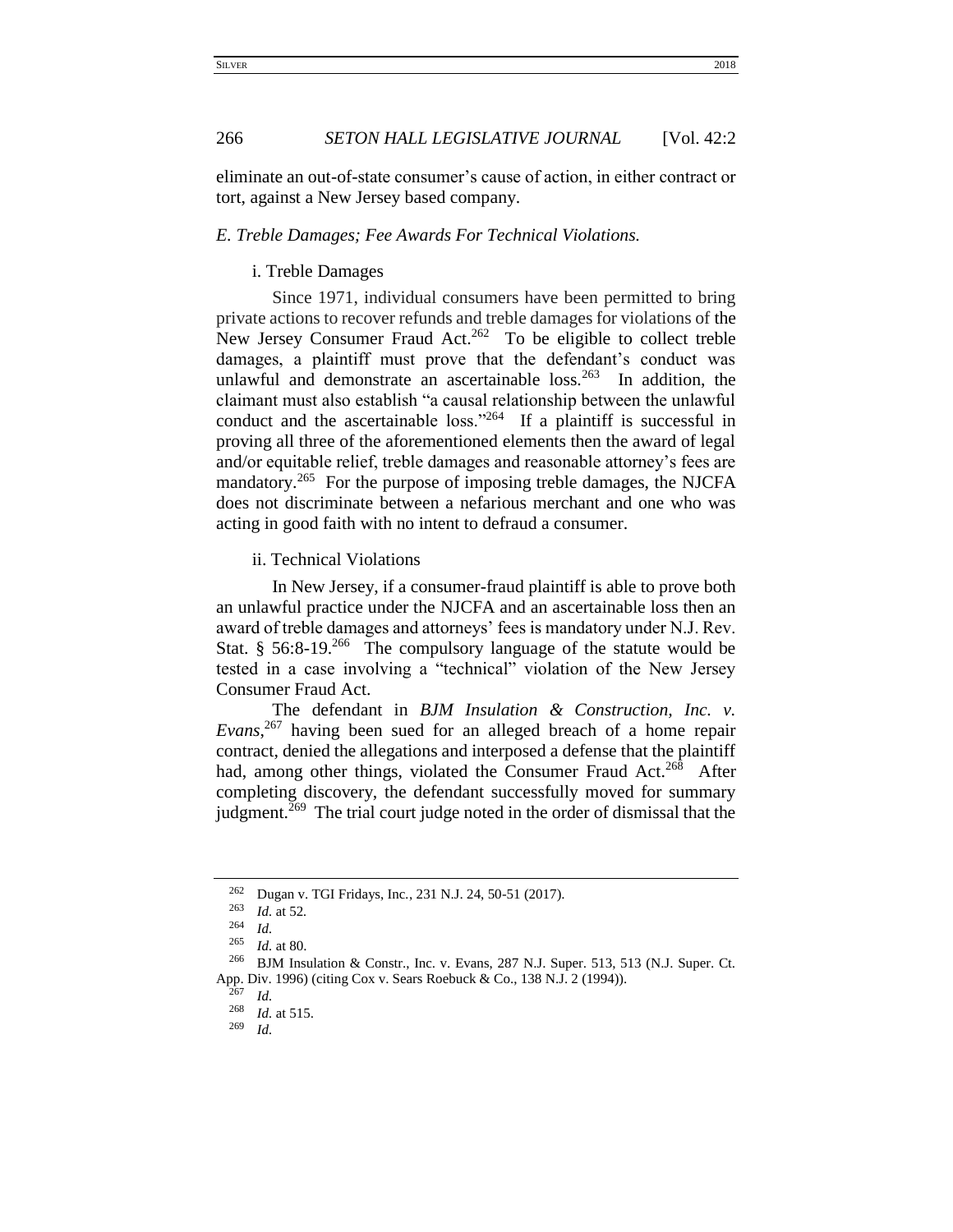plaintiff had violated the provisions of the CFA. $270$  The trial court, however, denied the defendant's request for attorneys' fees and costs. $271$ The defendant appealed this decision.<sup>272</sup>

The Appellate Division held, ". . . the question of whether a trial judge has the discretion to deny counsel fees to a successful claimant of Consumer Fraud Act protection is no longer an open one."<sup>273</sup> The Court made it clear that if a consumer-fraud plaintiff is able to prove both an unlawful practice under the NJCFA and an ascertainable loss then an award of attorneys' fees is mandatory under N.J. Rev. Stat. §  $56:8-19.^{274}$ Finding that reasonable counsel fees serve as a financial obligation owed by a claimant, the Court rejected the plaintiff's argument suggesting that a separate, "ascertainable loss" must be proffered before one could recoup counsel fees and costs.<sup>275</sup> The Court reasoned that, "... the plain sense of the Act  $\dots$  [is] to ensure that the financial burden to one who claims the Act's protection is minimized  $\dots$ ."<sup>276</sup>

Finally, the Court addressed the plaintiff's argument that any transgression of the Act should be forgiven because it was merely a "technical" violation.<sup>277</sup> To this request for leniency, the Court could only find one answer, ". . . the Consumer Fraud Act [would make] no distinction between 'technical' violations and more 'substantive' ones."<sup>278</sup> A dispensation for technical violations of the Act would require legislative intervention.

Assembly Bill A303 has been introduced to the Legislature to address the mandatory imposition of treble damages and attorneys' fees against merchants whose alleged violation of the Act is technical in nature. If enacted, this legislation would effectively amend N.J. Rev. Stat. § 56:8-19 to leave the imposition of treble damages against a vendor to the discretion of the trial court judge. The relevant portion of the statute would be amended to read:

In any action under this section, the court may, in addition to any other appropriate legal or equitable relief, award up to threefold the actual damages sustained by any person in interest.<sup>2</sup>

 $rac{272}{273}$  *Id.* 

 $\frac{270}{271}$  *Id.* 

<sup>&</sup>lt;sup>2/1</sup> *BJM Insulation & Constr., Inc.,* 287 N.J. Super. at 513.

*Id.* (citing Cox v. Sears Roebuck & Co., 138 N.J. 2 (1994)).

 $\frac{274}{275}$  *Id.* at 516.

 $\frac{275}{276}$  *Id.* at 517.

*Id.* 

<sup>&</sup>lt;sup>277</sup> *BJM Insulation & Constr.*, 287 N.J. Super. at 517.

*Id.* at 518.

<sup>&</sup>lt;sup>279</sup> Assemb. 303, 218th Leg., 1st Sess., at § 7(a) (N.J. 2018). The italicized text represents the proposed changes to the statute.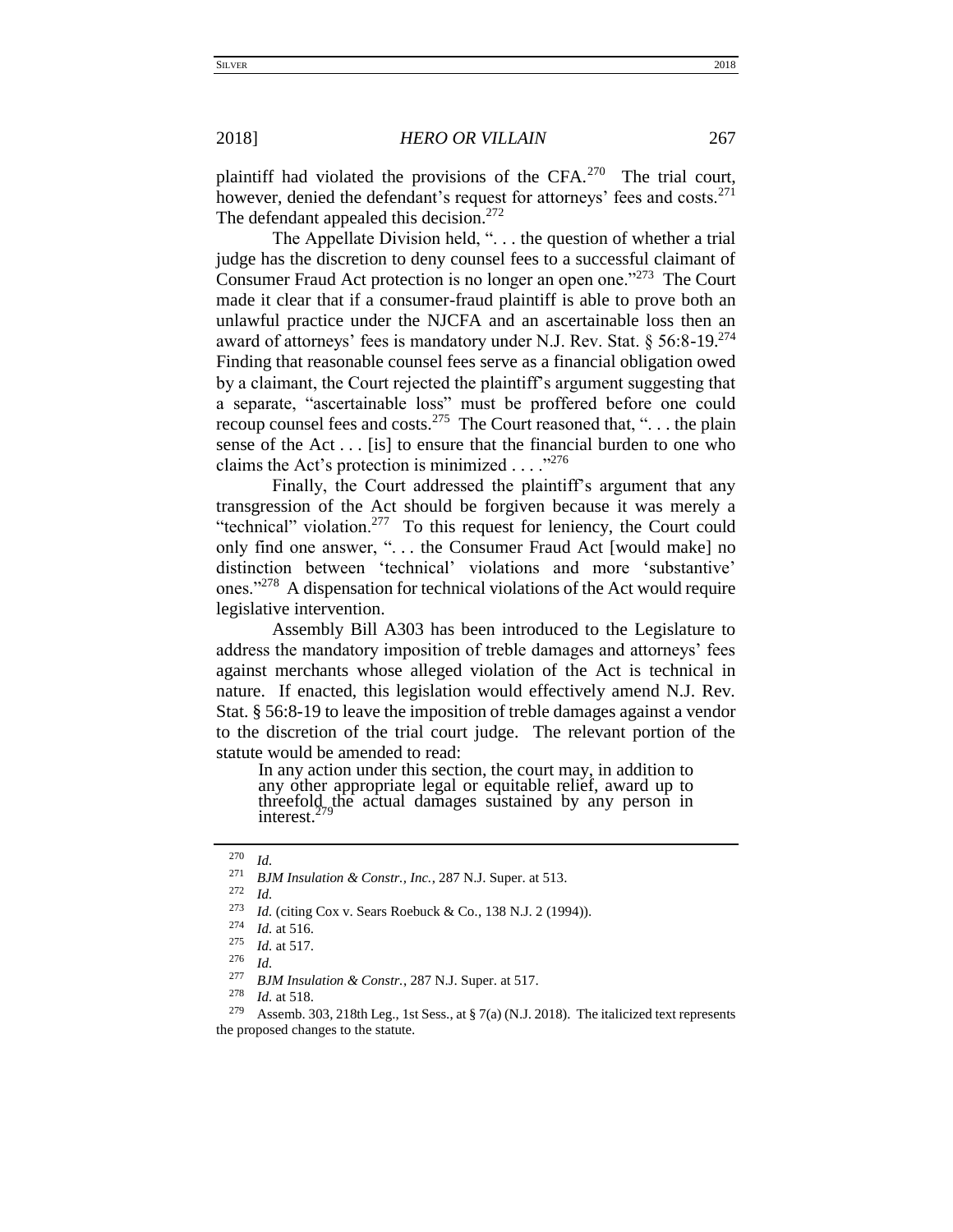In addition, subsection c.1 of this bill provides:

Notwithstanding the provisions of subsection a. of this section, attorneys' fees, filing fees, and reasonable costs of suit shall not be awarded for a technical violation of P.L. 196, c.39 (C.56:8-1 et seq.).

In order to be exonerated for a "technical violation" of the Act, the merchant must have been acting in "good faith" and with "no intent to defraud the consumer."<sup>280</sup> In addition, the violation must neither impact the quality of the product nor service provided, $281$  nor result in an ascertainable loss to the person.<sup>282</sup> The proposed legislation appears to provide those who technically violate the NJCFA with the dispensation denied to the plaintiff in *BJM Insulation & Construction, Inc. v. Evans.*

Since the Commission has not yet completed its process in this area of the law and has not issued a formal recommendation regarding modifications to the New Jersey Consumer Fraud Act it will continue to monitor the pending legislation and engage in outreach to the stakeholders and scholars in this area in order to provide support to the Legislature.

## IV. CONCLUSION

<span id="page-33-0"></span>The interactions between consumers and merchants that were once parochial and familiar have become more cosmopolitan and impersonal. Over time, the bedrock legal principle of *caveat emptor* began to crumble with the collective realization that innocent people deserved to be protected from the "thieves, forgers and rapscallions"<sup>283</sup> among us.

Forged from the irons of the American Industrial Revolution, the federal government established the Federal Trade Commission. In the years that followed, the F.T.C. would come to protect consumers from deceptive practices and acts in commerce. By 1960, New Jersey recognized the necessity of defending its own citizenry from the predatory practices of unscrupulous merchants. Thereafter, and for over a decade, the Attorney General emerged as an individual anointed by the Legislature to shield consumers from harm. This "army of one" would soon be joined by legions of "private attorneys general" each of whom would come armed with the sword of mandatory treble damages and attorneys' fees.

 $\frac{280}{281}$  *Id.* at § 7(c)(2).

*Id.* at § 7(c)(2)(a).

<sup>&</sup>lt;sup>282</sup> *Id.* at § 7(c)(2)(b).

<sup>283</sup> CONG. GLOBE, 41st Cong., 3d Sess. 35 (1870) (remarks of Representative Farnsworth).